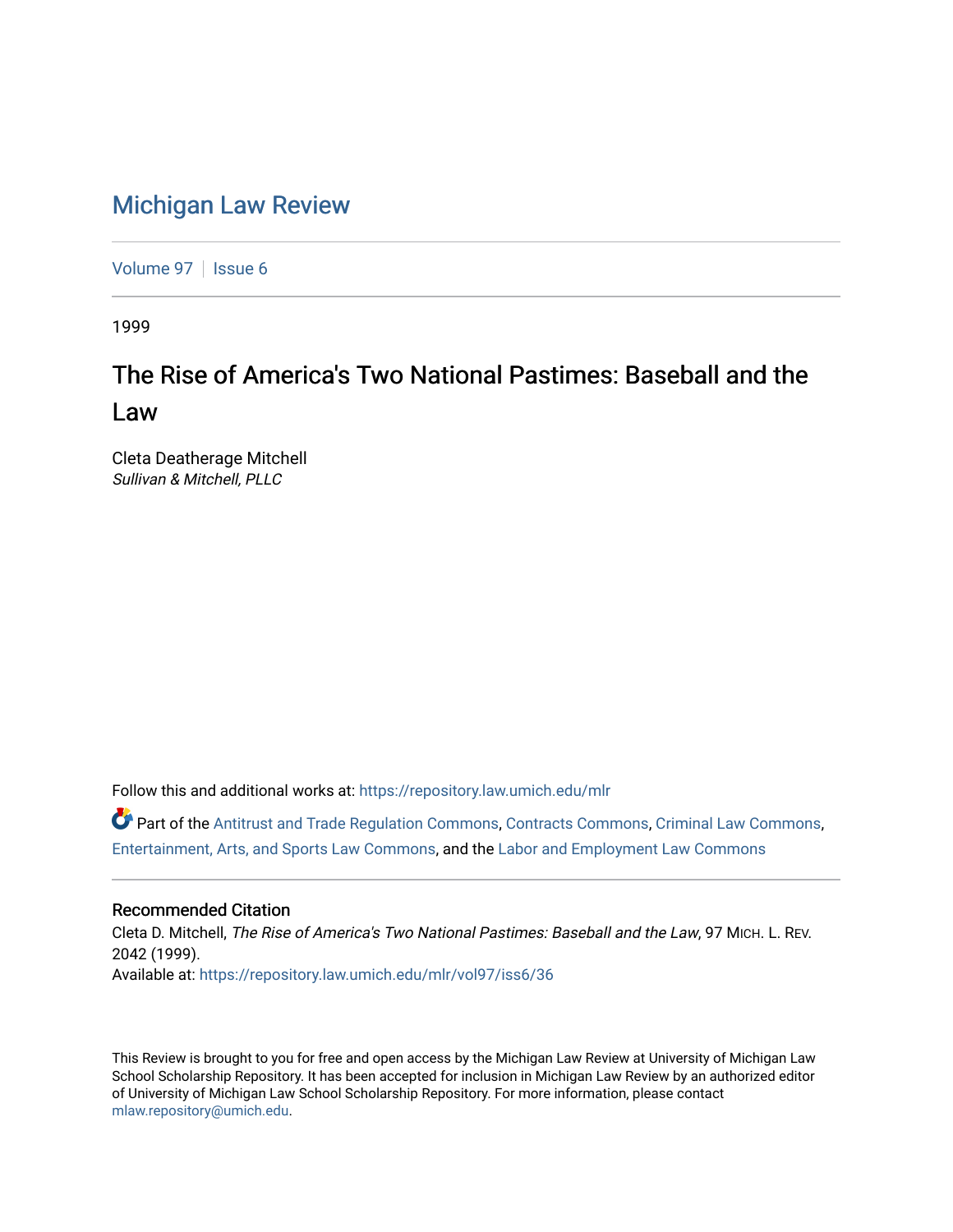# THE RISE OF AMERICA'S TWO NATIONAL PASTIMES: BASEBALL AND THE.LAW

Cleta Deatherage Mitchell\*

LEGAL BASES: BASEBALL AND THE LAW. By Roger I. Abrams. Philadelphia: Temple University Press. 1998. Pp. xi, 226. \$27.95.

Mark McGwire's seventieth home run ball sold at auction in January of this year for \$3,005,000.1

In late 1998, Baltimore Orioles owner Peter Angelos sued a former Orioles manager and his daughter in the Circuit Court of Cook County, Illinois. Angelos alleged that the original lineup card from the 1995 game when Cal Ripken, Jr., broke Lou Gehrig's consecutive game record belongs to the Orioles, not to the former manager and certainly not to his daughter.2

There may be no crying in baseball, $3$  but there is money. And wherever earthly treasure gathers two or more, a legal system arises. From this confluence of forces is born Legal Bases: Baseball and the Law, a recent addition to that burgeoning genre of nonfiction works about the business and law of baseball.

Legal Bases intends to inform a lay audience about basic legal concepts that have shaped baseball as well as other aspects of American law and culture: antitrust law and monopolies, collective bargaining, labor arbitration, enforcement of private contractual rights, and an overview of the civil justice system. In the process, author Roger I. Abrams<sup>4</sup> introduces Legal Bases as a teaching tool that uses baseball as the backdrop to discuss the role in American society of law, legal institutions, and private ordering in the development of a significant American business enterprise (p. 3).

In the preface, Abrams writes that he knew as a Little Leaguer "that baseball would be an important part of my life.... To combine baseball and law in one project fulfills this Little Leaguer's

3. See LoWELL GANZ & BABALOO MANDEL, A LEAGUE OF THEIR OWN (1992).

4. Dean of the Rutgers Law School, professor of sports law, and self-described ardent baseball fan. Abrams also serves as a major league baseball salary arbitrator, having decided such cases as those involving Ron Darling (pitcher) and Brett Butler (outfielder). P. ix.

<sup>\*</sup> Partner, Sullivan & Mitchell, P.L.L.C., Washington, D.C. B.A. 1973, J.D. 1975, University of Oklahoma. Ms. Mitchell has represented the Major League Baseball Players Association (MLBPA) and has written about baseball for  $USA$  Today.  $-$  Ed.

<sup>1.</sup> See WASH. TIMES, Jan. 13, 1999, at Bl ("\$3 million: McGwire's 70th HR ball is auctioned off'' ).

<sup>2.</sup> See Lineup Card Decision Delayed, STREET & SMITH'S SPORTSBUSINESS J., Jan. 4-10, 1999, at 40.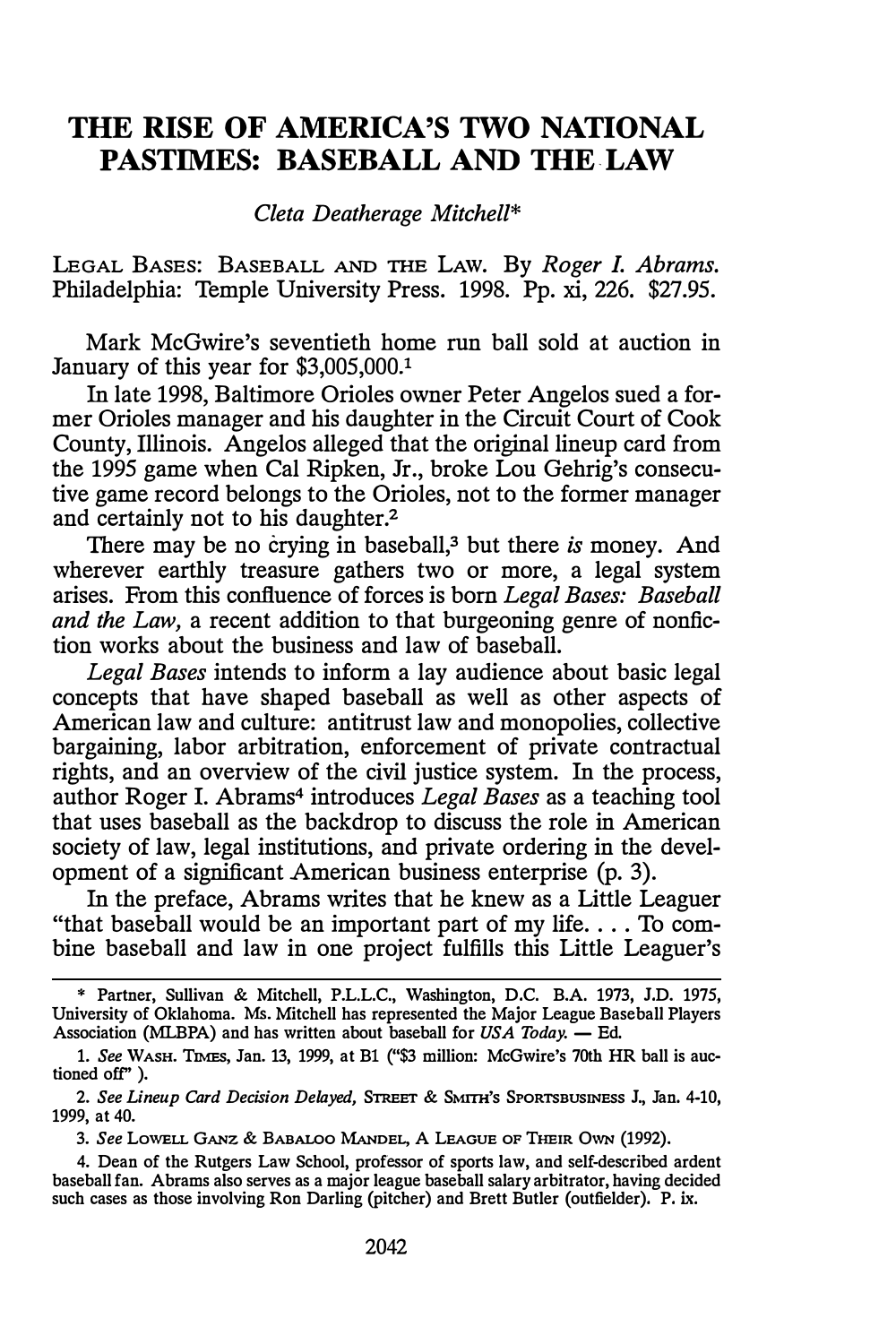dream" (p. ix). He goes on to advise that "[i]t is a lawyer's responsibility as a guardian of [the legal] system to teach the public about the legal process .... Baseball is tailor-made for this educational purpose, filled with colorful characters and perfect examples of the legal process in action" (p. x). Abrams's discussion "draws on both baseball and the legal process [to] show[ ] the law in operation, for better or for worse"  $(p, 3)$ .

Baseball metaphors abound here as in most writing on the national pastime.<sup>5</sup> Abrams organizes Legal Bases around nine "All-Stars" culled from baseball's 150 years. Each represents a different chapter in baseball's legal history and embodies a different legal concept important to the development of the law relative to baseball. As this book evidences, the term "baseball nonfiction" can be oxymoronic. Well-written, interesting, informative, and often entertaining, Legal Bases is nonetheless shaded by assorted baseball "fictions" and liberal political orthodoxy.

## BASEBALL AND THE RISE OF AMERICAN LEGAL PROCESS

#### John Montgomery "Monte" Ward

The opening chapter traces the origins of baseball in the nineteenth century and the rise of the National League and organized baseball. Abrams relates those events to the beginnings of the labor union movement and issues related to business regulation through the legal process.

Connecting this era of baseball and the law is Monte Ward, a pitcher for the New York Giants in the mid-1880s who, according to Abrams, was "[t]he only player in major-league history to win 100 games as a pitcher and collect 2,000 hits as a batter" (p. 7). "Ward, a Columbia-trained lawyer, organized the first players' union and created the ill-fated Players League that challenged the National League in 1890" (p. 7).

Abrams, discussing the efforts led by Ward in the 1890s to organize professional baseball players for collective representation, describes how and why those efforts failed. Abrams states that "[a]n organization of players would not play an important role again until the 1960s."6

<sup>5.</sup> Some examples of titles for otherwise serious legal scholarship on the subject of law and baseball: Joseph A. Kohm, Jr., Baseball's Antitrust Exemption: It's Going, Going ... Gone!, 20 Nova L. REv. 1231 (1996); Eric D. Scheible, Note, No Runs. No Hits. One Error: Eliminating Major League Baseball's Antitrust Exemption Will Not Save the Game, 73 U. DET. MERCY L. REv. 73 (1995); Kathleen A. Turland, Note, Major League Baseball and Antitrust: Bottom of the Ninth, Bases Loaded, Two Outs, Full Count and Congress Takes a Swing, 45 SYRACUSE L. REv. 1329 (1995). You get the picture.

<sup>6.</sup> P. 25. For a more detailed and illuminating discussion of how the MLBPA ultimately came into existence and established itself on behalf of the players, see MARVIN MILLER, A WHOLE DIFFERENT BALLGAME (1991).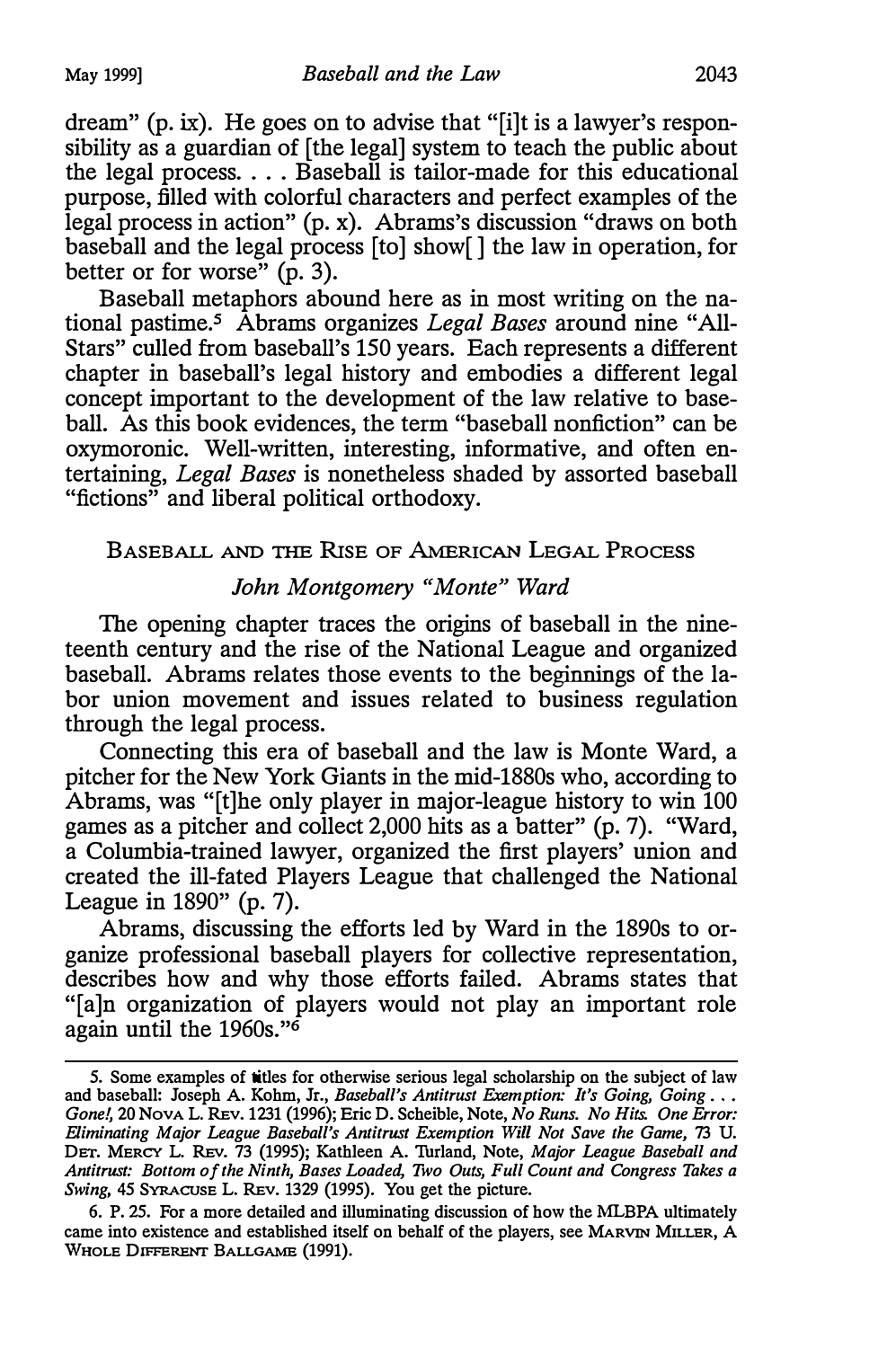Initially, Abrams is sympathetic to the players' plight as underpaid underdogs for most of the game's history, a tenor that is much diminished by Chapter Nine and the accounts of modem baseball. This shift closely tracks the evolution of baseball fans' attitudes generally. It seems that most fans favored the players' getting their fair share of the baseball financial pie right up until the time when it actually started to happen.

#### BASEBALL AND THE LAW OF CONTRACTS

# Napoleon "Nap" Lajoie

Nap Lajoie, who Abrams calls "[t]he greatest second baseman of all time,"7 is the second "batter" in Abrams's All-Star baseball legal history "lineup." In addition to his skills on the field, Lajoie is remembered for his role in one of the early legal proceedings involving baseball. Lajoie left the National League Phillies in 1901 to play for the Athletics in the newly formed American League, triggering a legal dispute over Lajoie's rights and obligations under his player contract (pp. 27, 31-36). This chapter, and this era in baseball, cover the full breadth of first-year law school curriculum: private contracts and their enforcement, with brief descriptions of the federal and state court systems, the notion of full faith and credit, negative injunctions, consent, mutuality, specific performance, and the general circumstances under which courts will enforce private agreements.

The Pennsylvania Supreme Court in 1902 found in favor of the Phillies in their suit to keep Lajoie from playing for the Athletics, determining that Lajoie was not "readily replaceable" by another player at his position (p. 34). On the issue of "mutuality," the court determined that, while the terms of the contract were not necessarily equal as between the parties, because Lajoie was paid a "large salary" by the Phillies,<sup>8</sup> the contract was enforceable through the issuance of a negative injunction. Thus, while the court could not and did not order Lajoie to play for the Phillies, it enjoined him from playing for the Athletics, or any other team (pp. 34-36). What Abrams calls the "[c]urious [a]ftermath" of the Lajoie decision was that the Athletics then traded Lajoie to the Cleveland Blues (p. 40). The Ohio courts refused to apply the legal principle of "full faith and credit"; they declined to enforce the Pennsylvania court's deci-

<sup>7.</sup> P. 27. Lajoie was an original inductee into the Baseball Hall of Fame at Cooperstown as one of the Eleven Immortals. Pp. 29-30. Baseball enthusiasts might argue, however, about his being the greatest second baseman of all time, citing Rogers Hornsby as a possible competitor for that title. See BILL JAMES, WHATEVER HAPPENED TO THE HALL OF FAME? 174 (1995).

<sup>8.</sup> Seep. 35 ("Although not paid as much as he wished, Lajoie's salary was, in fact, more than ten times the earnings of the average laborer of the time.").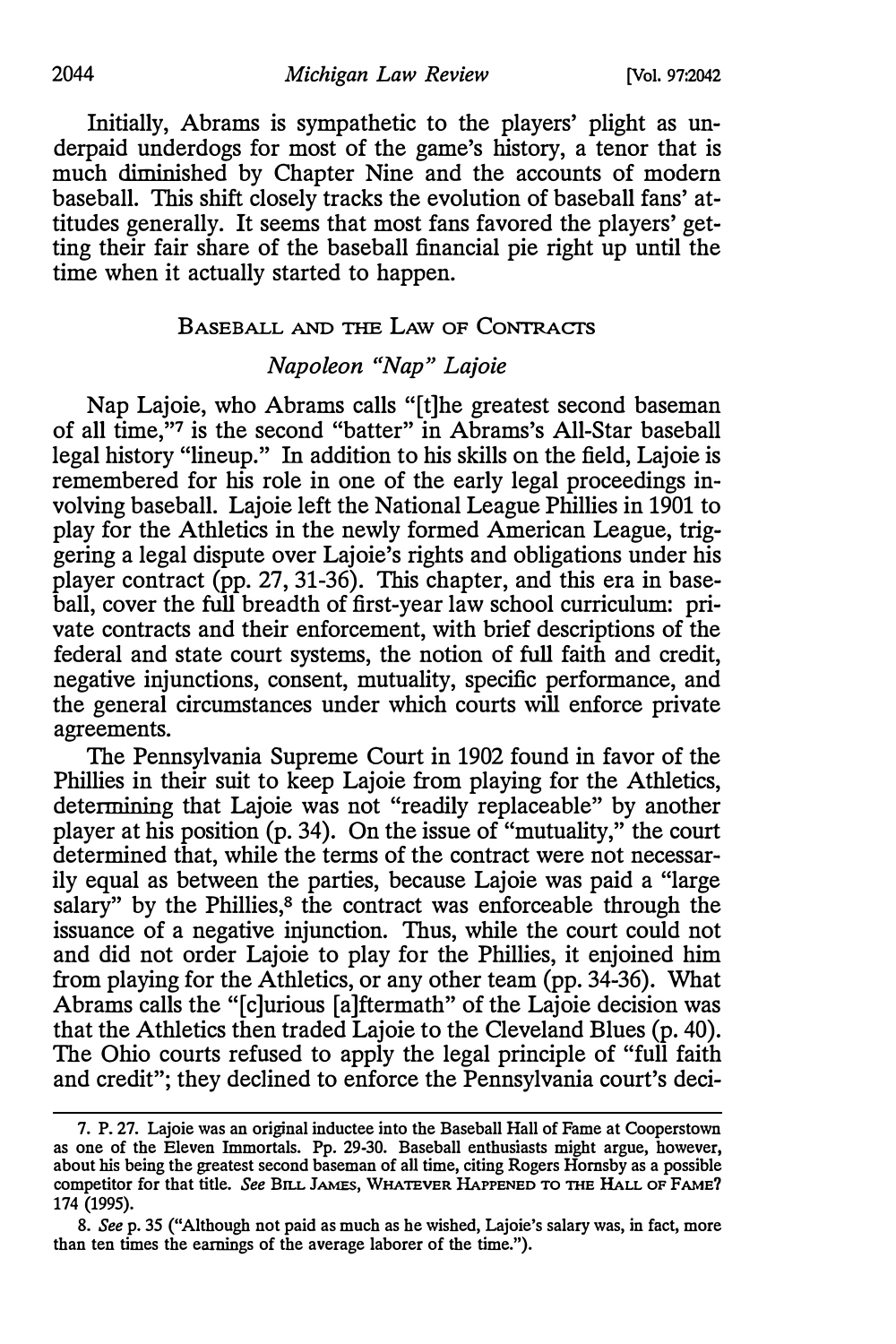sion. Lajoie consequently continued to play for Cleveland, except when the team traveled to Pennsylvania, where he was prohibited by that state's highest court from playing for any club but the Phillies. The signing in 1903 of the National Agreement between the National and American Leagues allowed Lajoie to play for his team even in Pennsylvania (pp. 40-41).

#### BASEBALL AND THE ANTITRUST LAWS

#### Curt Flood

At the heart of *Legal Bases* is one of the enduring myths of baseball, beginning with the discussion in Chapter Three. Much of the recent literature on baseball describes how the United States Supreme Court, in one of its worst decisions ever, ruled in 1922 that the Sherman Antitrust Act did not apply to baseball because baseball was not engaged in interstate commerce. Thus armed, the baseball owners were allowed to function as a cartel for the next fifty years, running roughshod over the baseball players and the sport itself. There happens to be enough truth in the story of the ruling's impact to foster general agreement of its validity.<sup>9</sup>

It is an unfortunate shortcoming of the book, however, that someone of Abrams's apparent legal scholarship does not examine this particular baseball legend in any depth. The absence of serious contemplative discussion of antitrust regulation of baseball is disappointing and renders the book less valuable than it otherwise might have been.

Chapter Three explains the economics of and justifications for the reserve system,10 the origins of antitrust law, and such legal concepts as restraint of trade and stare decisis. More importantly, the chapter focuses on the Supreme Court's decisions in three antitrust cases, now known as the "baseball trilogy": Federal Base Ball Club of Baltimore, Inc. v. National League of Professional Baseball Clubs,<sup>11</sup> Toolson v. New York Yankees,<sup>12</sup> and Flood v. Kuhn.<sup>13</sup>

Federal Base Ball arose in 1915 when the Federal Base Ball League organized to compete against the existing leagues: the National League, the oldest league in Organized Baseball, and its

<sup>9.</sup> For a thorough and wholly unsympathetic history of the baseball owners, see JoHN HELYAR, LORDS OF THE REALM: THE REAL HISTORY OF BASEBALL (1994).

<sup>10.</sup> The reserve system is based on a clause in the baseball player's contract that "reserves" his services to the contracting ball club for not only the original contract year, but also for each year thereafter that the contract is extended at the unilateral discretion of the club. See pp. 45-47; MILLER, supra note 6, at 238-39.

<sup>11.</sup> Federal Base Ball Club of Baltimore, Inc. v. National League of Profi. Baseball Clubs, 259 U.S. 200 (1922).

<sup>12.</sup> Toolson v. New York Yankees, 346 U.S. 356 (1953) (mem.; per curiam).

<sup>13.</sup> Flood v. Kuhn, 470 U.S. 258 (1972).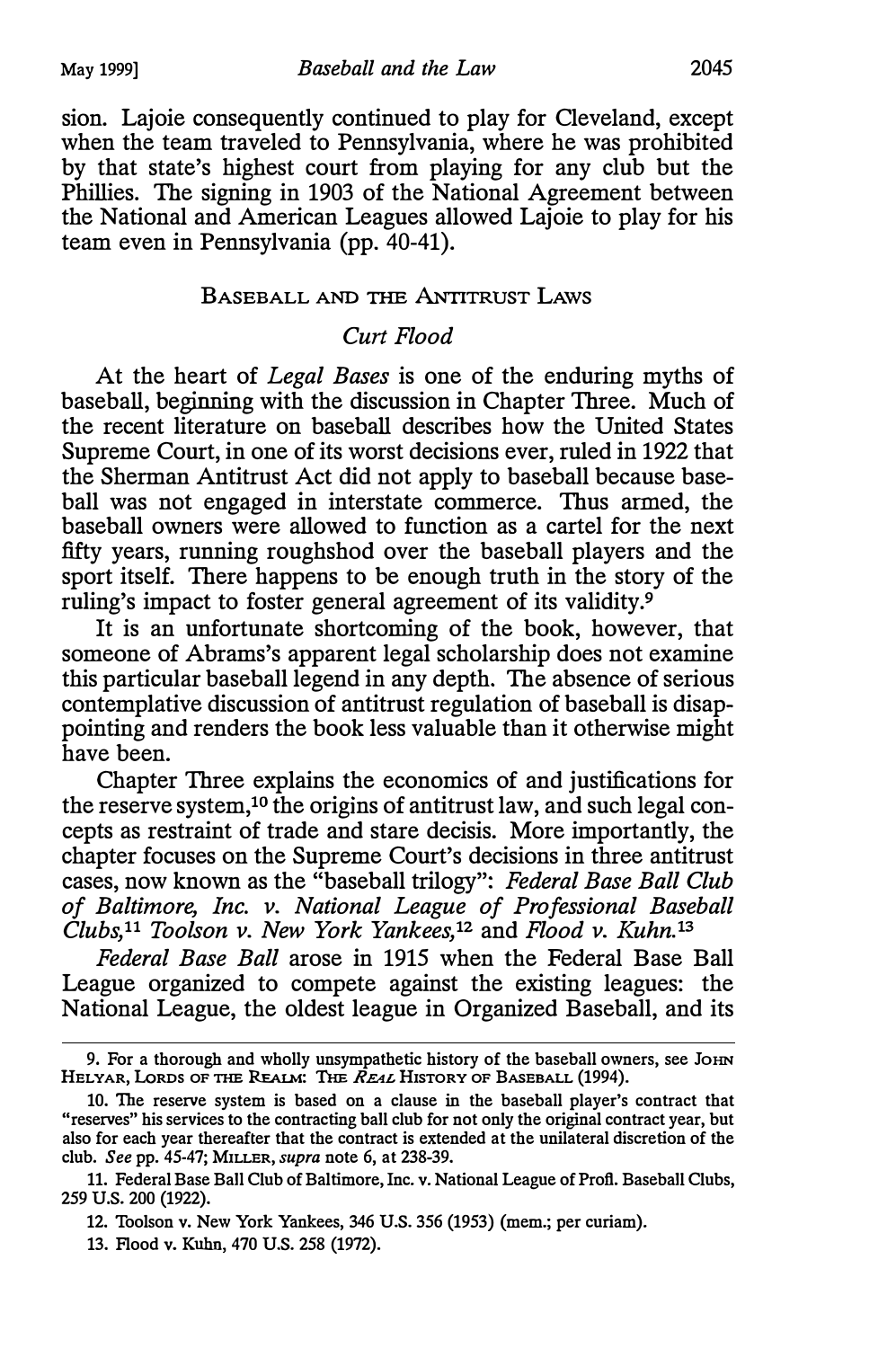junior counterpart, the American League. The three leagues, after some years of competing, and, after federal antitrust litigation had been filed by the Federal League in Chicago in January 1915, settled their differences in December 1915 (p. 55). This was due in no small part to the death of one of the Federal League's key financial backers in October 1915.14 The club in Baltimore, however, refused to join the settlement and initiated its own lawsuit. The Baltimore club argued unsuccessfully that the National and American Leagues had engaged in illegal business practices against it in violation of the Sherman Act (pp. 56-58). The Supreme Court's test in Federal Base Ball was whether a baseball game was a "good" or "product" being imported from one state to another. Using that test, the High Court concluded that a game of baseball is primarily an exhibition, the transport of which across state lines is merely incidental to the enterprise.15 While commentators have long derided the Court's decision in Federal Base Ball,<sup>16</sup> some analysts have observed that the holding in Federal Base Ball can only be read to extend to a "particular business at a particular time  $-$  the business of exhibition baseball as it existed in  $1922$  - and [that it] was not intended to extend further."17

Other lower court decisions after 1922 considered and applied Federal Base Ball,<sup>18</sup> but the Supreme Court did not review the application of the federal antitrust laws to organized baseball again until Toolson in 1953.<sup>19</sup> This time, the fact situation presented to the Court was not the organization of the leagues, but the reserve clause in player contracts (p. 60).

The Toolson Court determined that for more than thirty years organized baseball had relied on Federal Base Ball and the industry's "understanding that it was not subject to existing antitrust legislation." It concluded that "if there are evils in this field which now warrant application to [organized baseball] of the antitrust laws it should be by legislation."<sup>20</sup> Recognizing that "Congress ... had the *[Federal Base Ball]* ruling under consideration but [had] not seen fit to bring such business under these laws by legislation hav-

<sup>14.</sup> See Joseph J. McMahon, Jr. & John P. Rossi, A History and Analysis of Baseball's Three Antitrust Exemptions, 2 VILL SPORTS & ENT. L. F. 213, 234 (1995).

<sup>15.</sup> See Federal Base Ball 259 U.S. at 209.

<sup>16.</sup> P. 58; see also BASEBALL AND THE AMERICAN LEGAL MIND 78 (Spencer Weber Waller et al. eds., 1995).

<sup>17.</sup> See McMahon & Rossi, supra note 14, at 236.

<sup>18.</sup> See Martin v. National League Baseball Club, 174 F.2d 917 (2d Cir. 1949); Gardella v. Chandler, 172 F.2d 402 (2d Cir. 1949).

<sup>19.</sup> See Toolson v. New York Yankees 346 U.S. 356 (1953).

<sup>20.</sup> Toolson, 346 U.S. at 357.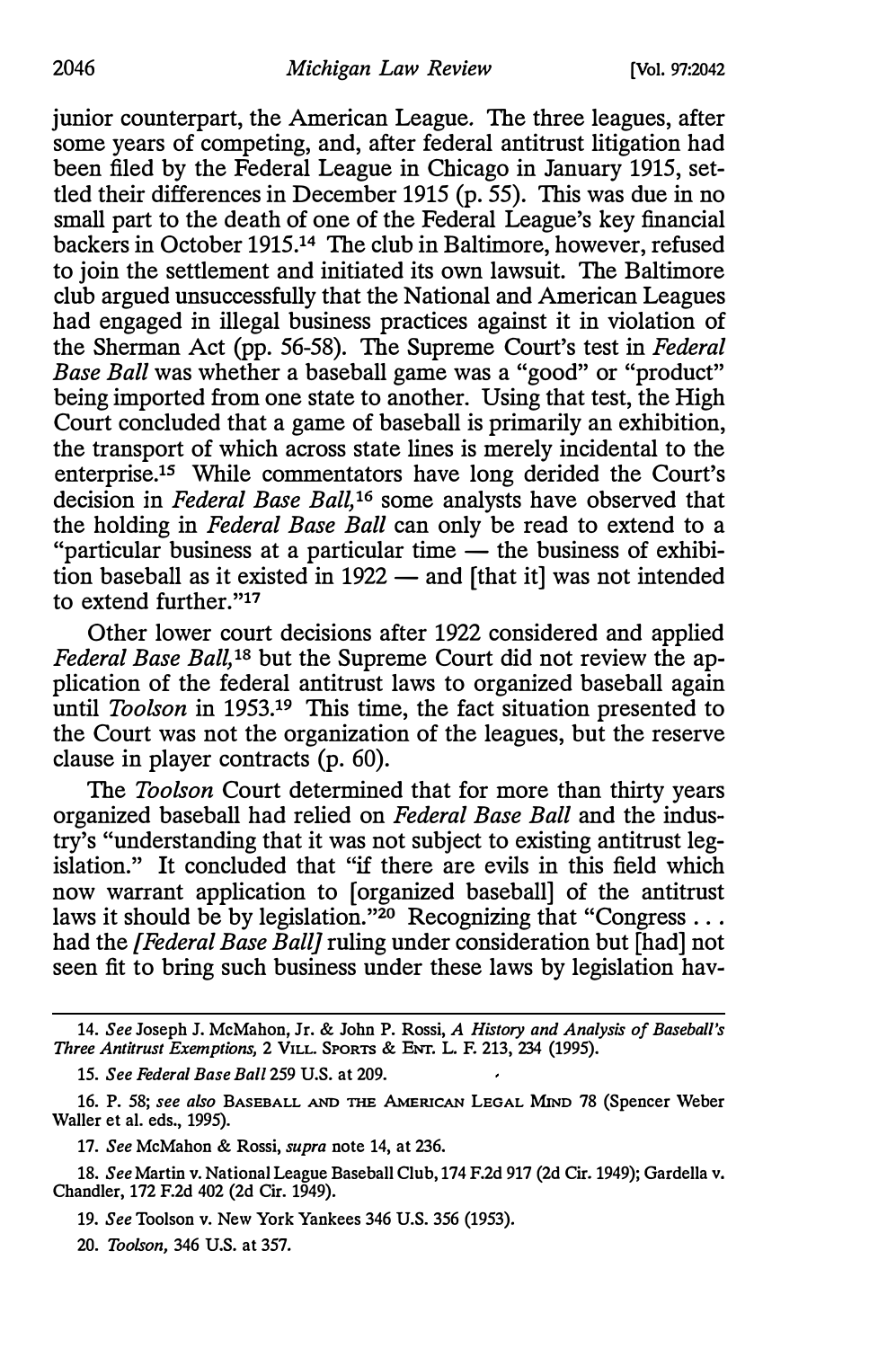ing prospective effect," the Court in 1953 declined to reverse Federal Base Ball.<sup>21</sup>

Crucial to a complete understanding of the legal, political, and economic history of baseball is the context in which Toolson was considered by the High Court. Abrams barely addresses this aspect. Without a thorough account of the proceedings in Congress at the time of Toolson, it is difficult to understand the Court's decision. But given the broader picture, it is evident that the Supreme Court was not acting in a vacuum. In 1951 Congress had begun hearings into various aspects of baseball and its antitrust exemptions. Hearings on the subject continued in 1952, 1953, 1954, 1957, 1958, 1959, 1960, 1961, 1964, and 1965, as Congress sought to "put pressure on baseball to do various things: to expand, to improve the situation of the minor leagues, or to bend to constituent desires for more television or radio coverage."<sup>22</sup> For the first time in the sport's history Congress began to examine how baseball was organized and how baseball decisions were made.

It is against this screen that the Supreme Court in Toolson decided to let Congress, not the courts, decide the issue of the applicability of the antitrust laws to baseball. Abrams concludes that the Court's decision in Toolson is "indefensible" (p. 62). Abrams argues that "Congress's failure ... to act is perfectly understandable" because, in Abrams's view,

[b]aseball was too hot an issue to address, and members of Congress [feared] the owners' ... clout. Although Congress may be excused for reacting in a political manner  $-$  it is, after all, supposed to respond to political forces — nothing can excuse the Supreme Court's timidity or the duplicity of baseball counsel in misleading Congress. [p. 62]

It is Abrams's analysis that is indefensible. Regardless of the subject matter, such ill-conceived drivel is precisely the problem with American jurisprudence in the late twentieth century. There is no constitutional authority for the federal judiciary to supplant the legislative branch of government in order to protect Congress from political forces.23

<sup>21.</sup> See Toolson, 346 U.S. at 357.

<sup>22.</sup> See JAMES EDWARD MILLER, THE BASEBALL BusINESs 6 (1990).

<sup>23.</sup> See Judicial Activism: Defining the Problem and Its Impact: Hearings on S.J. Res. 26 Before the Subcomm. on the Constitution, Federalism, and Property Rights of the Senate Comm. on the Judiciary, 105th Cong. 21 (1997) (statement of former United States Attorney General Edwin Meese III) ("[T]o combine judicial power with executive and legislative authority was the 'very definition of tyranny' .... "(quoting James Madison)); id. at 22 ("'The Founding Fathers were clear on this issue. For them, the question involved in judicial restraint was not  $-$  as it is not  $-$  will we have liberal courts or conservative courts? ... The question was and is, will we have government by the people?"" (quoting President Ronald Reagan)).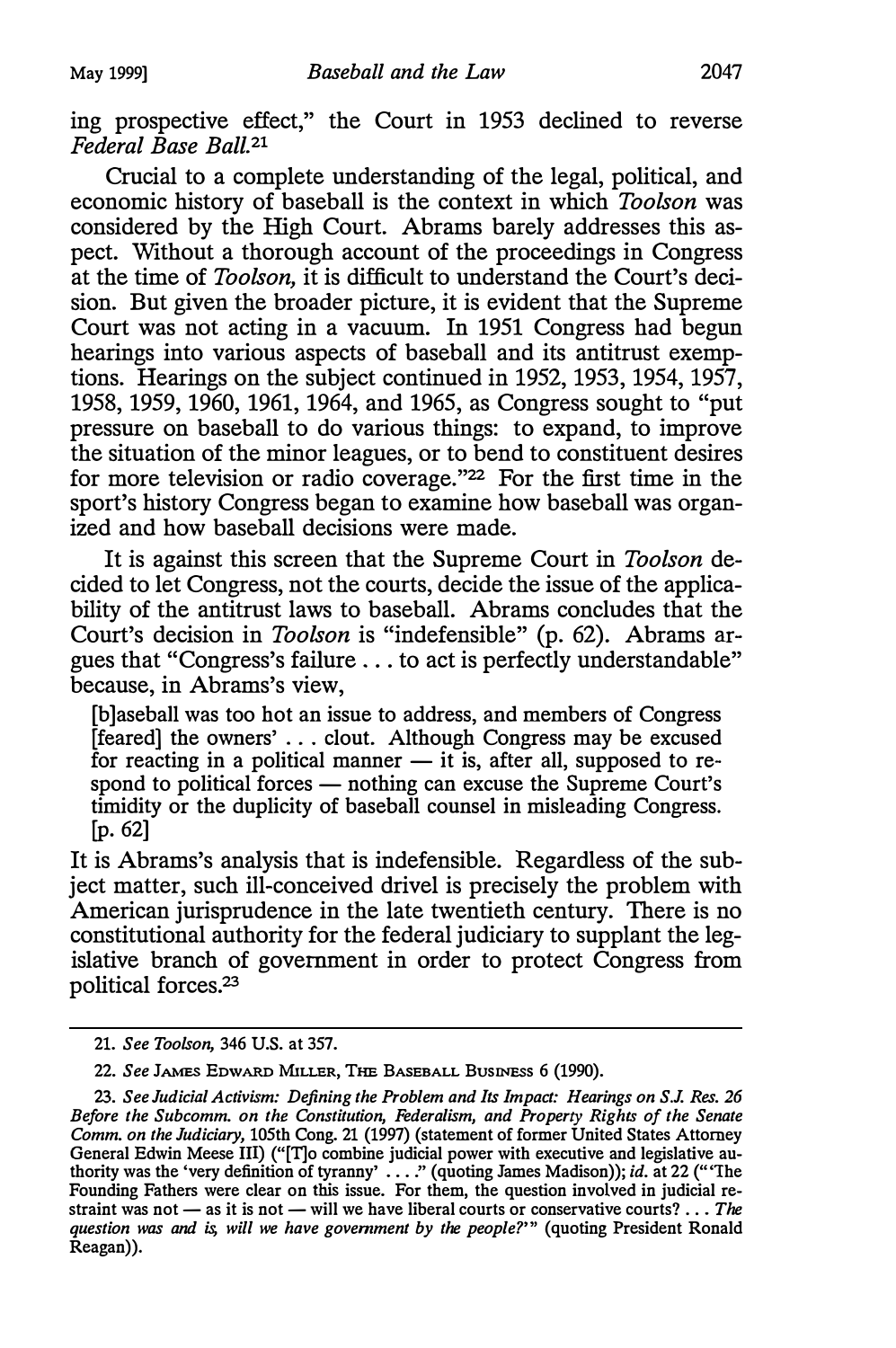Yet that is precisely what Abrams advocates here. Whatever the issue, Congress is constitutionally charged to make legislative determinations,<sup>24</sup> even if such decisions are difficult and even if the decision is to maintain the status quo. For the federal judiciary to be cast in the role of substituting its judgment for that of Congress in order to spare the national legislature political repercussions is certainly not in keeping with any theory of thoughtful jurisprudence. It is cause for serious dismay that the dean of a respected law school envisions such a constitutional duty for the Supreme Court and advances that notion to the public as a self-described "guardian" of the legal system (p. x).

The third and final Supreme Court decision in the "baseball trilogy" came in 1972 in  $Flood$ ,<sup>25</sup> when the Court essentially restated its decision in Toolson that any change in baseball's legal status should come from Congress. The Court did, however, limit the application of Flood solely to professional baseball.<sup>26</sup>

Curt Flood was an outfielder for the St. Louis Cardinals, traded to Philadelphia as part of a multiplayer swap on October 7, 1969. Flood refused to report to the Phillies for personal and philosophical reasons, including a concern about the hostility of Philadelphia fans to black players. He wrote to baseball Commissioner Bowie Kuhn: "'After 12 years in the Major Leagues, I do not feel I am a piece of property to be bought and sold irrespective of my wishes. I believe that any system which produces that result violates my basic rights as a citizen'" (p. 65). Flood, with the help of a reorganized Major League Baseball Players Association (MLBPA), brought an action in federal court challenging baseball's judicially created exemption from antitrust law. The litigation ultimately resulted in a decision against Flood by the Supreme Court, leading the players' union to understand, according to Abrams, that "if [they] were going to improve their lot, it would have to be through collective action, economic strength, and private dispute resolution, not through traditional court litigation based on public laws" (p. 69).

It is unfortunately true that Americans subscribe to a notion that virtually every modem problem can be resolved via this "traditional" two-step process: passage of federal legislation followed by a sorting of the law's meaning and application through the federal judicial system. Such a "tradition" is far from the federal judiciary's role as described during the debates on the Constitution.27

<sup>24.</sup> "All legislative Powers herein granted shall be vested in a Congress of the United States, which shall consist of a Senate and House of Representatives." U.S. Consr. art. I, § 1. 25. See Flood v. Kuhn, 470 U.S. 258 (1972).

<sup>26.</sup> See Flood, 470 U.S. at 283-84 ("[T]here is merit in consistency even though some might claim that beneath that consistency is a layer of inconsistency. ").

<sup>27.</sup> See THE FEDERALIST NO. 81, at 545-46 (Alexander Hamilton) (Jacob E. Cooke ed., 1961) ("It may in the last place be observed that the supposed danger of judiciary encroach-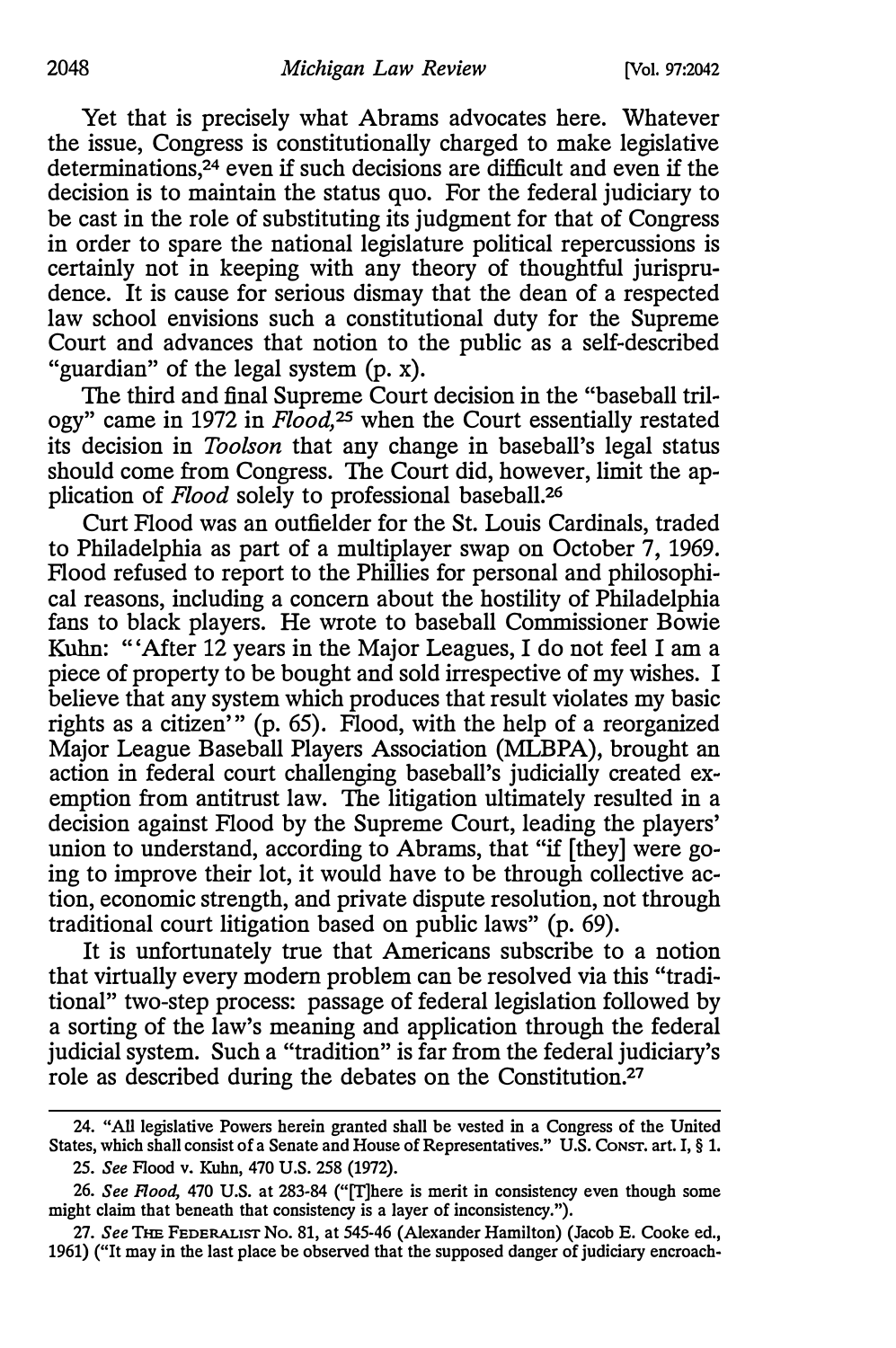As an expert in the field Abrams should welcome the Supreme Court's decision in Flood as a grand opportunity for the application of labor, not antitrust, law. Those processes are far preferable to ongoing litigation, government micromanagement, or direct regulation (a frightening idea that has actually been proposed by some in Congress and elsewhere).<sup>28</sup> The Supreme Court in Flood performed a greater service for baseball generally, and for the players in particular, by refusing to enter the baseball arena at such a late date.

The history of baseball serves as testimony to the existence of avenues other than the federal courts to resolve issues, even the seemingly intractable. Although Abrams doesn't connect the issues of baseball's racial integration and its antitrust exemption, he does acknowledge that baseball became an integrated sport not as a directive from the Congress or the courts, but rather through mechanisms outside either the judicial or legislative systems.

#### Branch Rickey and Charles 0. Finley

Branch Rickey<sup>29</sup> has been properly idealized for his courageous decision to bring Jackie Robinson into the Major Leagues in 1948. The "private legal processes" that "control business relationships within organized baseball" are the strength of the industry (p. 93). In Chapter Five, Abrams describes the functioning of that private system (pp. 93-97) and the process by which the game became racially integrated (although not quite as easily as one might be led to believe by Abrams's innocent account).<sup>30</sup> But with regard to the antitrust issue, Abrams takes a dim view of what he calls a "conservative" judiciary with too unyielding a respect for the principle of stare decisis. 31

From a jurisprudential perspective, the Supreme Court exercised in the baseball trilogy a restraint long since, and regrettably so, abandoned by the federal bench. In 1922 the High Court narrowly construed a broadly framed act of Congress in Federal Base

28. See National Commission on Major League Baseball Act of 1994, S. 2401, 103d Cong. (introduced by Sen. Dennis DeConcini (D-AZ)); see also Turland, supra note 5, at 1365 n.224, 1387 n.332.

29. A revered University of Michigan Law School alumnus, Class of 1911.

30. See pp. 106-07; MILLER, supra note 22, at 39-40.

31. Pp. 63-64, 68-69. "[D]oes this mean courts should always refrain from overruling their own misguided or outmoded precedent?" P. 68.

ments on the legislative authority, which has been upon many occasions reiterated, is in reality a phantom. Particular misconstructions and contraventions of the will of the legislature may now and then happen; but they can never be so extensive as to amount to an inconvenience, or in any sensible degree to affect the order of the political system. This may be inferred with certainty from the general nature of the judicial power . . . . There never can be danger that the judges, by a series of deliberate usurpations on the authority of the legislature, would hazard the united resentment of the [legislative] body .... ").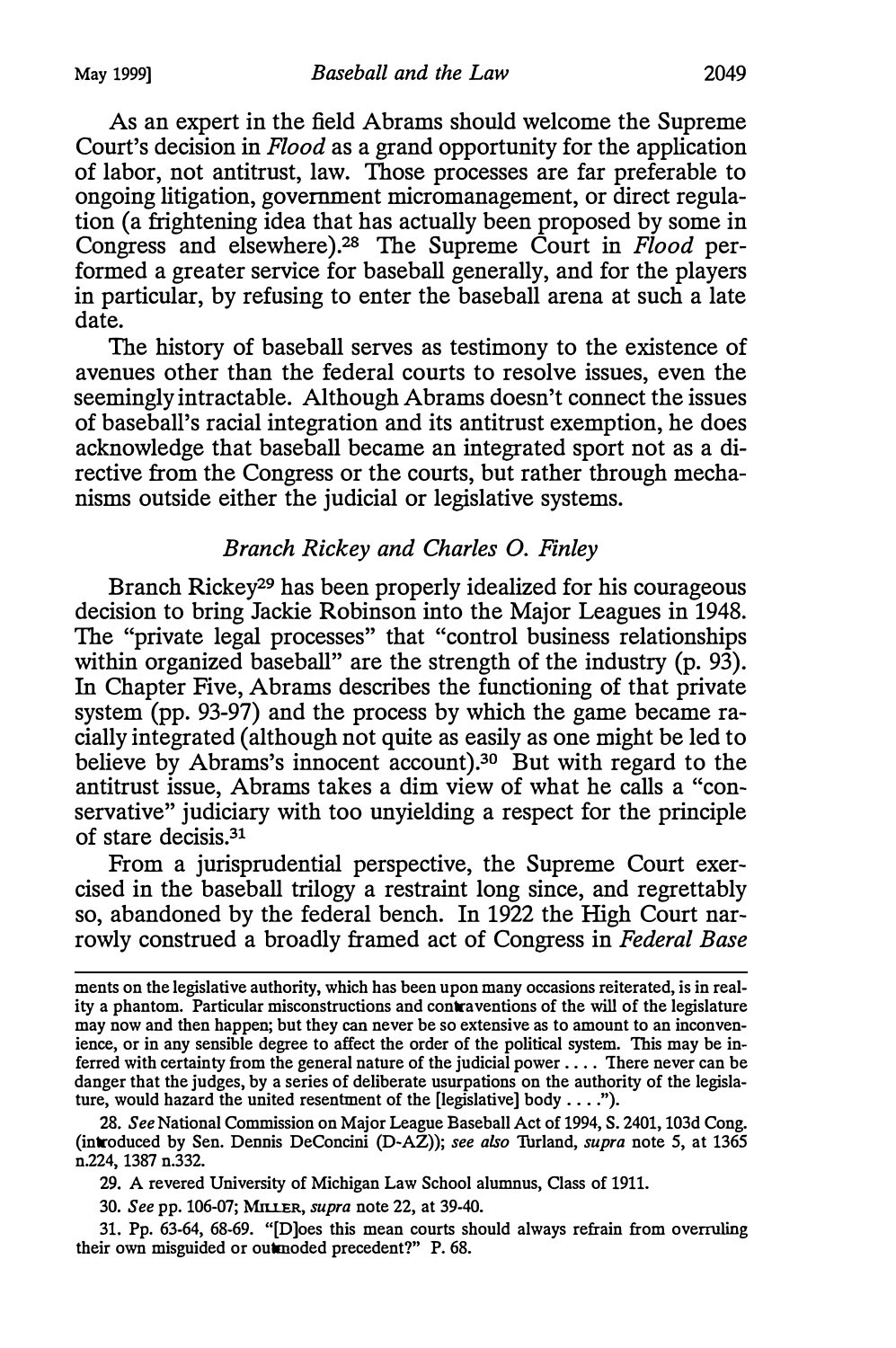Ball. That decision was followed by the Court's considered refusal to reverse itself over ensuing decades. Such judicial restraint is considered exemplary by those who yearn for adherence to original constitutional principles. The idea advanced in Federal Base Ball is this: not EVERYTHING the American citizenry can think of to do is interstate commerce, thus conferring blanket authority on the federal government to do whatever it can think of to do. Such a notion seemed valid to the Founding Fathers in 1789, but had apparently become anachronistic to Abrams and others by 1998.<sup>32</sup> The thinking evidenced by the Supreme Court in the baseball trilogy may not represent such dark hours in the Court's history as Abrams and others lead us to believe.

Not only is Abrams's discussion of the baseball antitrust decisions inadequate from a philosophical perspective, but he also neglects several major points about antitrust law's evolution as related to baseball. For instance, Abrams doesn't address the development of, and relationship between, the areas of labor and antitrust law on issues related to employment, other than a very brief reference in the book's conclusion. Even that mention appears to be an afterthought (pp. 202-03). In cases having nothing to do with baseball, certain exemptions (both statutory and nonstatutory) from antitrust law have been created with respect to labor issues and collective bargaining.33 As one analysis concludes: "Since these labor exemptions would supersede antitrust law, the exemptions would provide a safe harbor for owners from most activities that would normally be subject to antitrust charges."34

In 1996, the Supreme Court, in Brown v. Pro Football, Inc.<sup>35</sup> stated that "one of [the] objectives [of labor laws] was to take from antitrust courts the authority to determine, through application of the antitrust laws, what is socially or economically desirable collective-bargaining policy."36 The interrelation between labor and antitrust law seems worthy of more than passing mention in a book largely devoted to these two subjects.37

- 35. 518 U.S. 231 {1996).
- 36. Brown, 518 U.S. at 242.

<sup>32.</sup> For a thorough discussion of the historical evolution of the expansion of the Commerce Clause by Congress and the Supreme Court and the tension among the differing schools of thought on the subject, see United States v. Lopez, 514 U.S. 549 (1995).

<sup>33.</sup> See NBA v. Williams, 45 F.3d 684 {2d Cir. 1995); Mackey v. NFL, 543 F.2d 606 (8th Cir. 1976); see also 29 U.S.C. §§ 52, 104-105, 113 {1994) {listing statutory exemptions from antitrust laws for collective bargaining by labor unions).

<sup>34.</sup> Kohm, supra note 5, at 1249.

<sup>37.</sup> See Robert A. McCormick, Baseball's Third Strike: The Triumph of Collective Bargaining in Professional Baseball, 35 VAND. L. REV. 1131, 1138 (1982) ("[T]he Article concludes that collective bargaining and not antitrust law must shape the contours of baseball's reserve system in the future.").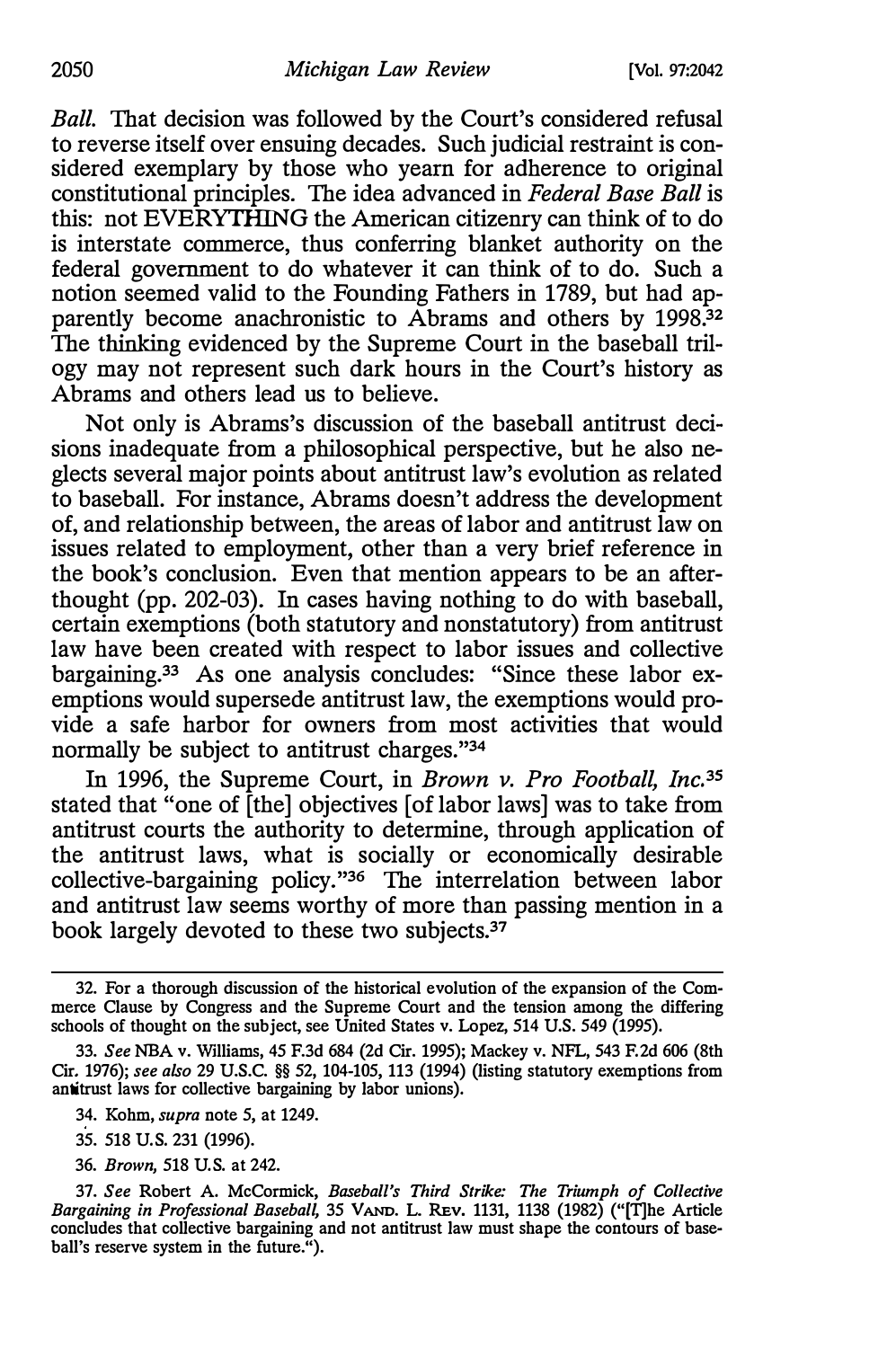The more recent case law and statutes fly in the face of baseball lore concerning the unique nature of baseball's legal status. The reality renders traditional arguments about the shame of baseball's antitrust exemption somewhat exaggerated. A discussion of whether baseball is the legal anomaly most have believed it to be for decades<sup>38</sup> seems essential in a primer on the subject.

More surprising is Abrams's failure to include reference to Congress's enactment of the Sports Broadcasting Act in 1961,39 which specifically exempts all professional sports leagues from antitrust laws for purposes of broadcasting games. Because of the enormous industry impact of television and radio contracts and revenues, any discussion of antitrust law as applied to baseball should contain a meaningful consideration of the relationship between antitrust laws and broadcasting.40

Sixteen years after Flood v. Kuhn, the 105th Congress enacted the sentimentally named Curt Flood Act of 1998.41 The legislation provides that labor relations in major league baseball are specifically *not* excluded from coverage of the Sherman Act. Abrams notes in his Conclusion that the agreement between the owners and players following the 1994-95 strike called for a joint effort to enact legislation clarifying the status of baseball under antitrust law (p. 201). Passage of the bill, however, is rendered virtually meaningless by the passage of time.42 The legislation specifically states that the statute disturbs neither existing statutory and case authority nor judicially created exemptions under antitrust law. It also provides that franchise relocation, broadcast rights, the amateur draft, and the status of the relationship between the major and minor leagues are exempt from antitrust laws.43 It is therefore unclear exactly what the legislation accomplished, other than bragging rights that Congress has specifically acknowledged, for the first time in history, that baseball should be treated the same as other professional sports for antitrust purposes. This in the same year when the National Basketball Association owners' lockout of the NBA players threatened to produce the first-ever cancellation of an entire season in any professional sport.<sup>44</sup> Something for baseball to aspire

<sup>38.</sup> See Kohm, supra note 5, at 1247.

<sup>39. 15</sup> u.s.c. §§ 1291-1295 (1994).

<sup>40.</sup> See MILLER, supra note 22, at 6-9 (labeling television " The One-Eyed Monster"); JAMES QUIRK & RODNEY FORT, HARDBALL: THE ABUSE OF POWER IN PRO TEAM SPORTS 27-47 (1999); Robert Alan Garrett & Philip R. Hochberg, Sports Broadcasting and the Law, 59 IND. L.J. 155 (1983-1984); Turland, supra note 5, at 1350-52 (discussing the Sports Broadcasting Act).

<sup>41.</sup> Pub. L. No. 105-297, 112 Stat. 2824 (codified at 15 U.S.C.A. § 27a (West Supp. 1999)). 42. See pp. 201-03; Kohm, supra note 5, at 1241 ("The Irrelevancy of Flood v. Kuhn").

<sup>43. 15</sup> U.S.C.A. § 27a(b), (d)(4).

<sup>44.</sup> See Richard Justice & Mark Asher, NBA Labor Dispute Ends After Six Months: Short Season to Start in February, WASH. Post, Jan. 7, 1999, at A1.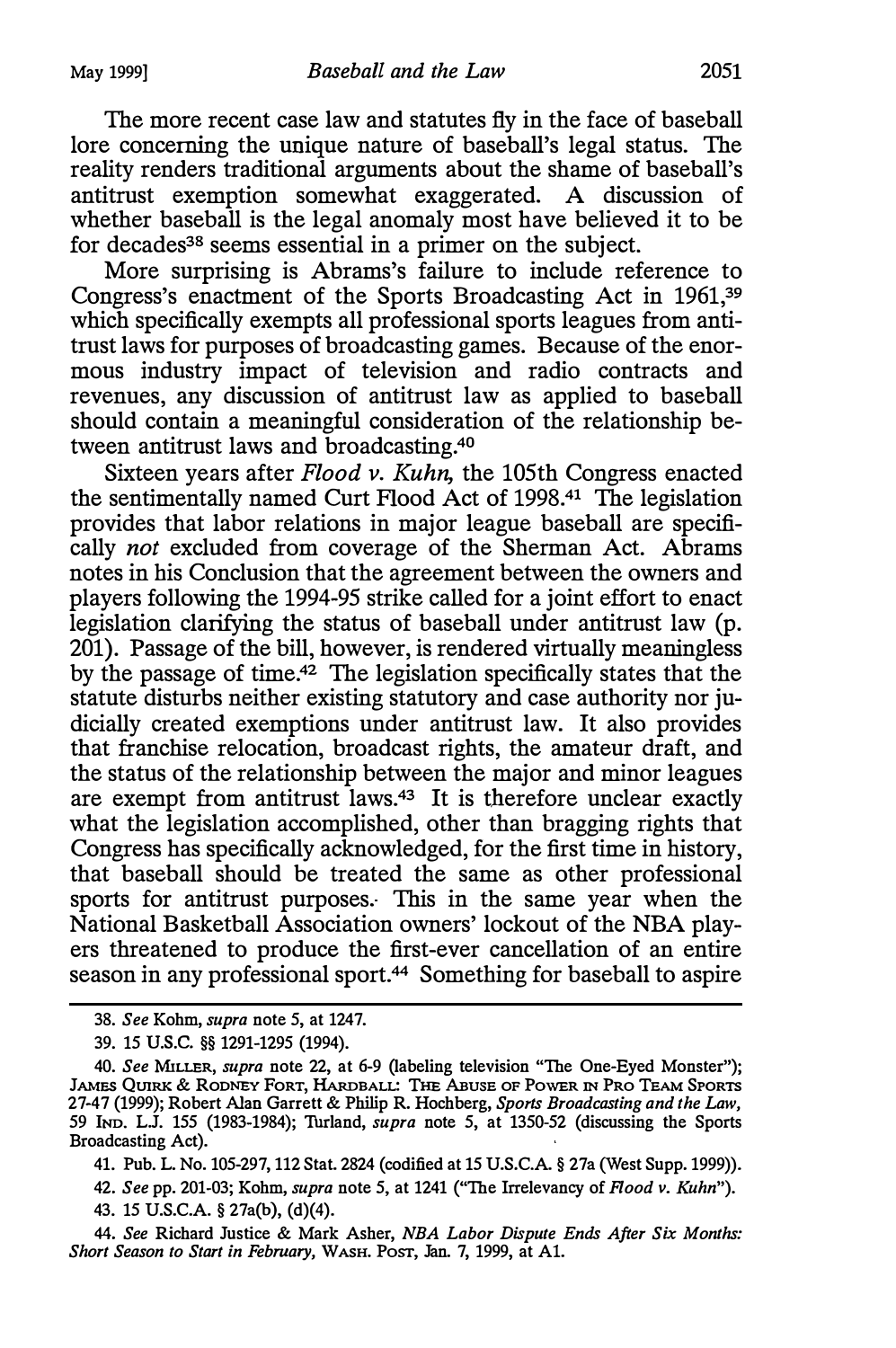to! Some might argue that the bill actually reinforces baseball's exemption from most applications of antitrust law.45

Despite its undesirable effects on player careers and compensation for more than a century,46 there is evidence that baseball's peculiar legal status actually enabled it to survive two world wars and a depression.47 Abrams grudgingly acknowledges some upside, but assigns such benefit only to the owners: "Without question, a secure and stable reserve system made good economic sense for the owners" (p. 46), and "[i]t is possible that the strict reserve system did increase the total revenue of the baseball industry, and the owner (and not the players) captured the profit increment. It also brought order to the business" (p. 52). Undeniably, the advantage was a period of incubation for baseball's growth and development, which protected and stabilized the industry. Prosperity was created not only for owners, but also, ultimately, for major league players and, in tum, baseball fans and supporters.48

Finally, what Abrams, and others, have always overlooked in disparaging the outcome in Flood is what may well have happened legislatively had Flood been decided in the players' favor. There is no evidence to suggest that the players in 1972 were politically strong enough to induce Congress to act in their favor.<sup>49</sup> As surely as the owners had lost Flood, they would have turned to Congress seeking a *statutory* exemption from the antitrust laws. It is difficult to imagine that the owners would not have prevailed in such a quest. A legislated exemption from the antitrust laws (similar to the statutory exemption for broadcasting purposes discussed above) would have superseded the National Labor Relations Board's (NLRB) determination three years before Flood that the NLRB has jurisdiction over the baseball industry.<sup>50</sup> That being true, the

45. Paul Beeson, President and CEO of Major League Baseball, stated concerning the bill: " This [legislation] shouldn't be read as us [sic] losing our antitrust exemption. We still have the bulk of our antitrust exemption intact." See Bill King, An Antitrust Bill in Name Only, SMITH & STREET's SPORTSBUSINESS J., Aug. 3-9, 1998, at 3.

46. See MILLER, supra note 6, at 5-6 (Between 1945 and 1965, in "a period of rampant inflation, the major league minimum [salary] had gone from  $$5,000$  to  $$6,000$  a year. The average salary was a paltry \$19,000, and since World War II, only superstars like Ted Williams, Stan Musial, Joe DiMaggio, Willie Mays, and Mickey Mantle had reached the unofficial maximum of \$100,000.").

47. See MILLER, supra note 22, at 5.

48. See QUIRK & FORT, supra note 40. Ultimately, the game itself may even be getting better, even as observers complain about the money in baseball. See George F. Will, We Don't Care If We Never Get Back, NEWSWEEK, Sept. 14, 1998, at 61 ("This is the greatest baseball season since . . . Abner Doubleday . . . invented baseball . . . . ").

49. Congress waited 16 years to pass the "Curt Flood Act of 1998." It acted only after the bill specifically excluded most areas of the baseball industry, various court decisions had severely limited the impact of the law, AND the owners agreed not to oppose it. What makes anyone think the owners wouldn't have succeeded in persuading Congress to codify their exempt status in the early 1970s?

50. See infra text accompanying notes 46-49.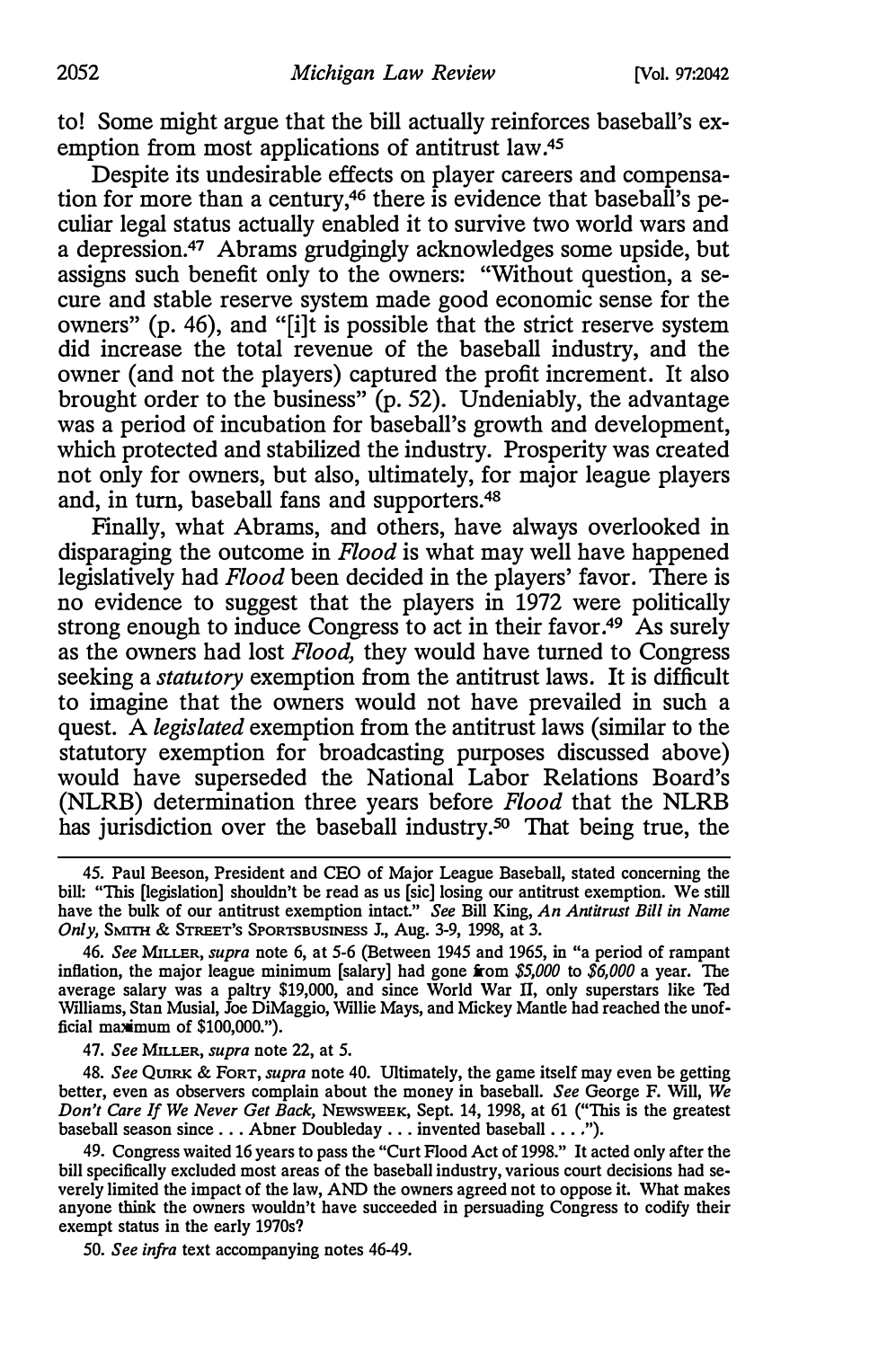rest of baseball's story would have turned out quite differently for the players.

One must be ever mindful that the "baseball gods" (not the owners, but the cosmic forces of good who hover eternally over baseball) always know what they're doing  $-$  even when mere mortals in Congress, the Supreme Court, and those running the baseball enterprise on earth seem not to. A baseball fan of Abrams's stature should know that.

# BASEBALL AND THE LABOR LAWS

## Marvin Miller, Andy Messersmith, and Carlton Fisk

Marvin Miller, the dapper economist from Brooklyn, converted a social fraternity of baseball players into the strongest trade union in America. Under his leadership, for the first time in a century of organized baseball, the players received a significant share of the profits of the baseball enterprise. In the process, however, the game would be interrupted by periodic work stoppages and employer lockouts. [p. 71]

So begins the chapter on collective bargaining and the most illuminating discussion in the book. Abrams is clearly at home in the world of national labor policy, the Norris-LaGuardia Act of 1930, the Wagner Act of 1935, the Taft-Hartley and Landrum-Griffin Acts, the NLRB, collective bargaining, and salary arbitration. Chapters Six, Seven, and Nine are all devoted to the development of the baseball players' union and the evolution of the players' stature through the use of the federal labor laws. Through baseball's rocky labor history, Abrams brings to life various arcane legal concepts such as good faith bargaining, arbitration, collusion, and the roles of management, labor unions, arbitrators, the NLRB, mediators, and judges.

For example, one of the most compelling points of the entire book is Abrams's comment in Chapter Four that "[t]he first collective bargaining agreement is always the most difficult to achieve, and a signed contract is itself a major victory" (p. 83). Abrams explains that most union-organizing efforts fail, and only half of those that succeed ever yield a written contract.51 According to Abrams, "the creation of the Basic Agreement [in 1968] fundamentally altered the structure of the baseball business."<sup>52</sup>

More than half of Legal Bases is devoted to a discussion of the various labor law principles that have freed professional major

<sup>51.</sup> Abrams cites to no authority for this interesting and rather startling statement.

<sup>52.</sup> P. 83. The Basic Agreement is the contract for all major league baseball players negotiated by the MLBPA and the owners as a group. Individual player contracts establish additional terms and conditions for compensation beyond the Basic Agreement. P. 83.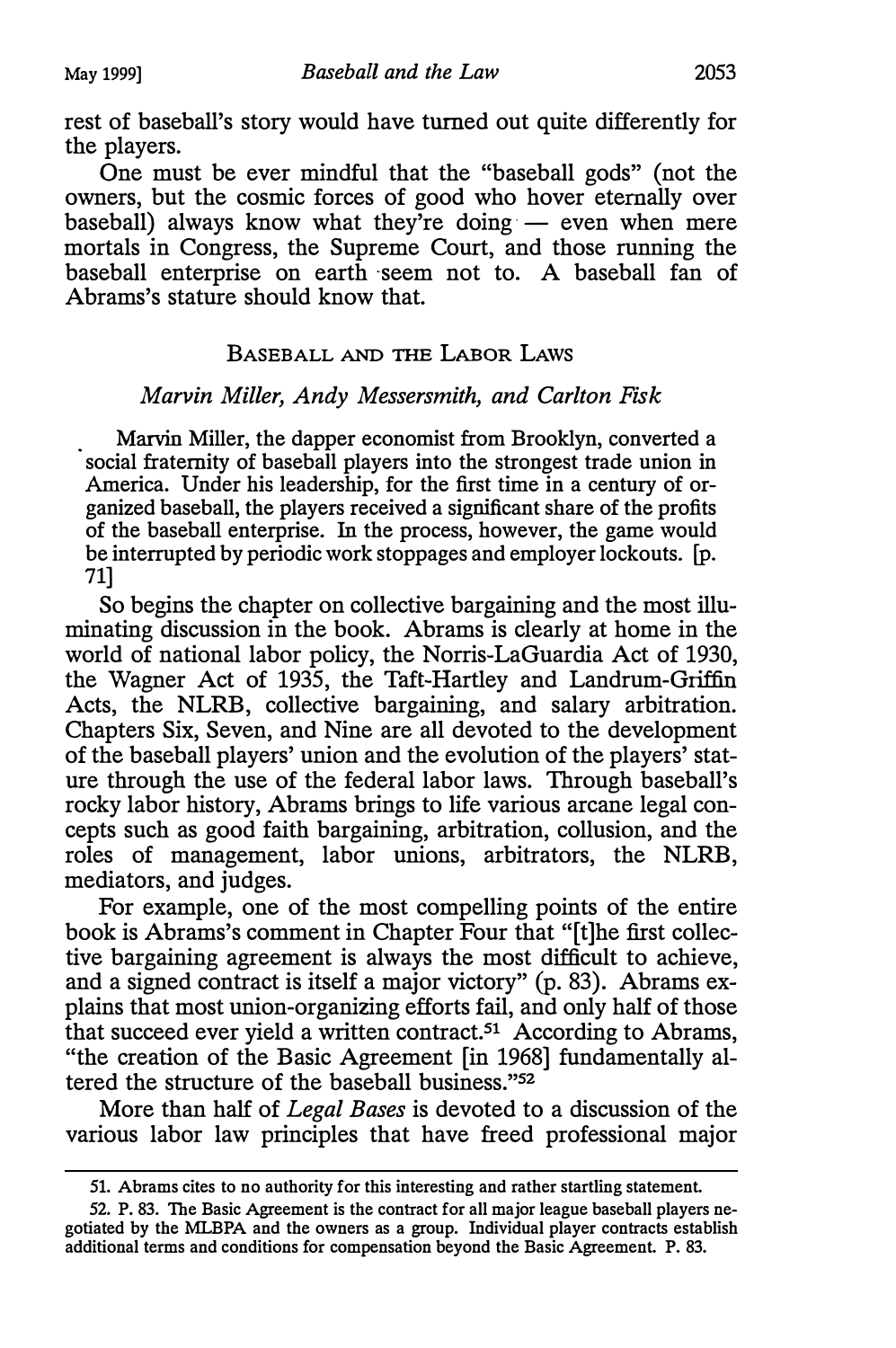league baseball players from servitude and made them wealthy.<sup>53</sup> Curt Flood may have lost his antitrust case at the U.S. Supreme Court in 1972, but three years earlier the NLRB, deciding it had jurisdiction over the baseball industry, had set in motion the events that would ultimately accomplish Flood's goal: elimination of the reserve clause. That case was brought to the NLRB by, of all people, a group of American League umpires, seeking certification to form a labor union under federal labor laws (pp. 77-79). The umpires' successful petition paved the way for the rise of the MLBPA as a powerful union. Now, "[f]or the first time in the history of the baseball enterprise, there was a power in the world above the owners and the commissioner; there was the law of the land, not just the internal law of baseball" (p. 82).

Beginning in 1970, the collective bargaining agreement between the owners and players provided for the arbitration of unresolved differences between owners and players. In the winter of 1974, James "Catfish" Hunter became the first "free agent" in baseball history. Labor arbitrator Peter Seitz ruled that Oakland Athletics' owner Charlie Finley had negated Hunter's contract by failing to make the contractually required deferred salary payments (pp. 108- 09). Accordingly, on December 31, 1974, Hunter, no longer bound by contract to the Athletics, signed a \$3.25 million contract with the New York Yankees. The baseball business had changed forever.54

One year later, Andy Messersmith, a right-handed pitcher for the Los Angeles Dodgers, and Dave McNally, from the Montreal Expos, filed a grievance contesting the reserve clauses in their contracts. The players argued that the reserve clause could bind them for only one year beyond the original contract date, absent their consent, which they refused to give. Pete Seitz, the same arbitrator who had declared Catfish Hunter a free agent, agreed with the players that the option was for one additional year beyond the original contract date, not an automatic, perpetual, self-executing renewal (p. 125). Seitz specifically rejected any analogy to the notion of "'emancipating players from claimed serfdom or involuntary servitude as was alleged in the Flood case'" (p. 126). Nonetheless, he was fired by the owners as the independent arbitrator within five minutes of handing down his decision (p. 127). The Seitz decisions established the legal process that yokes baseball owners and players together as partners in a great American enterprise, whether they like it or not.

<sup>53.</sup> The average major league baseball player salary on the Opening Day rosters in 1998 was \$1,444,763. See QUIRK & FORT, supra note 40, at 197 tbl.4-2 ("Payrolls & Average Salaries, Opening Day Rosters, Major League Baseball, 1998").

<sup>54.</sup> See p. 109; HELYAR, supra note 9, at 133-50; MILLER, supra note 6, at 236.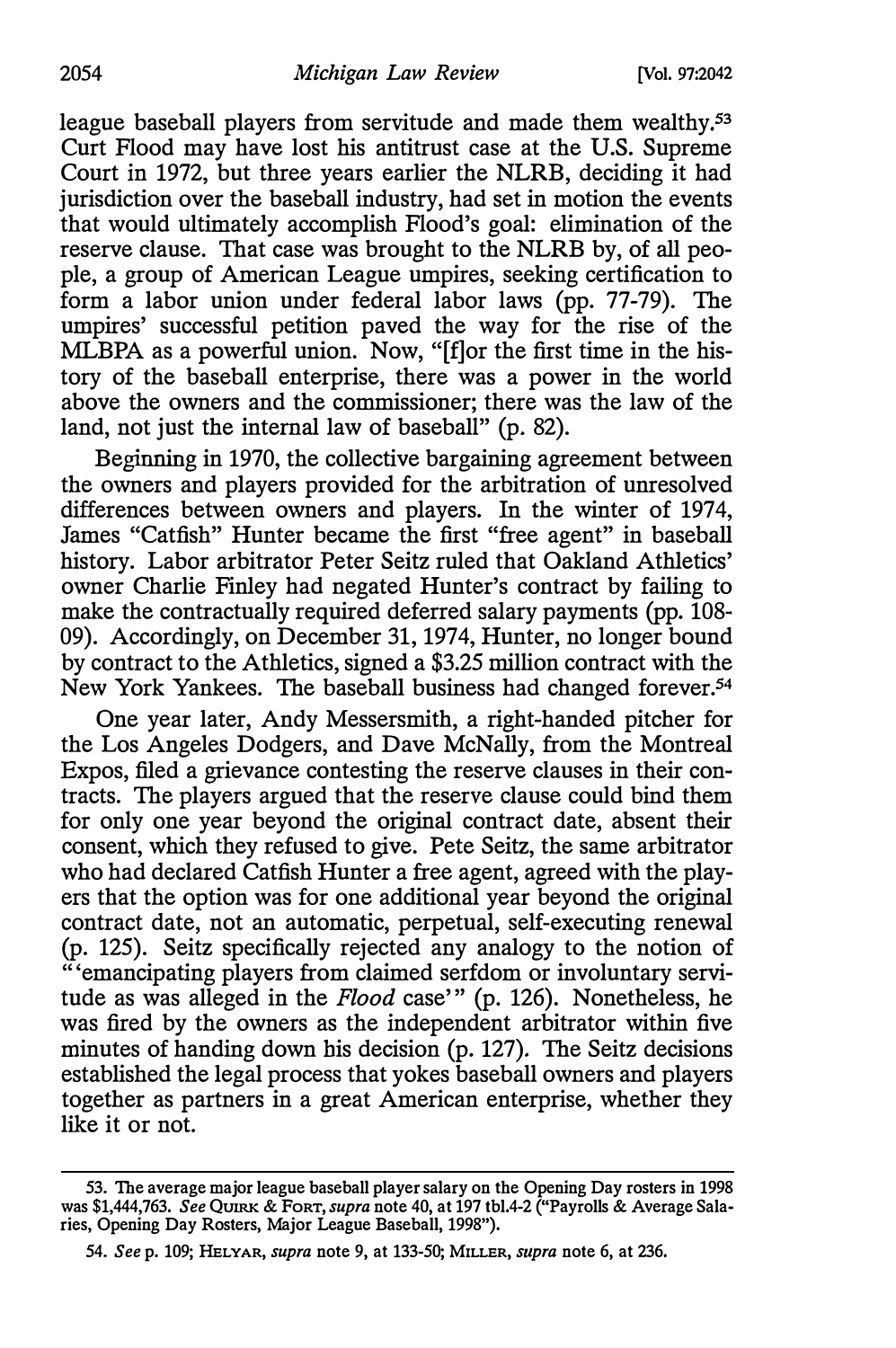Legal Bases takes the reader through the labor minefields of the baseball players and owners over the ensuing two decades: the wars of words, lockouts, work stoppages, collusion cases, and ongoing disputes through the baseball strike of 1994-1995, which resulted in the cancellation of the 1994 World Series. The parade of commissioners, the changing of the guard of the players' union from Marvin Miller to Donald Fehr, and the unsuccessful attempts by the President of the United States to resolve baseball's bitter labor strife are chronicled by Abrams in fine fashion with easily understandable explanations of the labor law principles and procedures at play (p.  $126$ , chs. 6-9).

#### Judge Sonia Sotomayor

Abrams's last All-Star is the federal judge in New York's Southern District, Sonia Sotomayor,<sup>55</sup> who resolved the 1994-1995 strike by ruling against the owners. Curiously, the litigation that led to resolution of the strike was several issues removed from the salary cap, the issue that had triggered the strike in the first place.

The seeds of the strike were planted even before baseball's contract expired in 1993. The owners had determined to resolve two concerns in the next player contract. The first was the redistribution of revenues among the teams, some of which have large incomes from broadcasting rights and some of which do not, sometimes referred to in baseball as "large market" and "small market" teams.<sup>56</sup> The second was the wealthy owners' desire to shift the costs of any such revenue sharing to the players in the form of a cap on player salaries. The owners dedicated themselves to "holding the line" on player salaries through a salary cap, absent which there would be no new contract. The players started the 1994 season and played through the All-Star break without any contract. But in August 1994, the players went on strike, hoping to force the owners to the bargaining table in order to obtain a prompt resolution of the issues. The players had been willing to continue with a Basic Agreement fairly similar to the one that expired in 1993. The players underestimated the owners' "resolve" (p. 185) to secure some type of salary cap. It was hard to imagine that the owners would, in fact, cancel the World Series - but they did.

In December 1994, the owners declared an impasse in negotiations and unilaterally imposed their salary cap. In response, the

<sup>55.</sup> Judge Sotomayor was elevated to the Court of Appeals for the Second Circuit in 1998.

<sup>56.</sup> Only in baseball would Houston or Miami, the 10th and 12th largest cities in the country, respectively, be referred to as "small markets." See BUREAU OF THE CENSUS, U.S. DEPT. OF COMMERCE, STATISTICAL ABSTRACT OF THE UNITED STATES, 1998, at 41-43 tbl.43 ("Large Metropolitan Areas - Population: 1980 to 1996").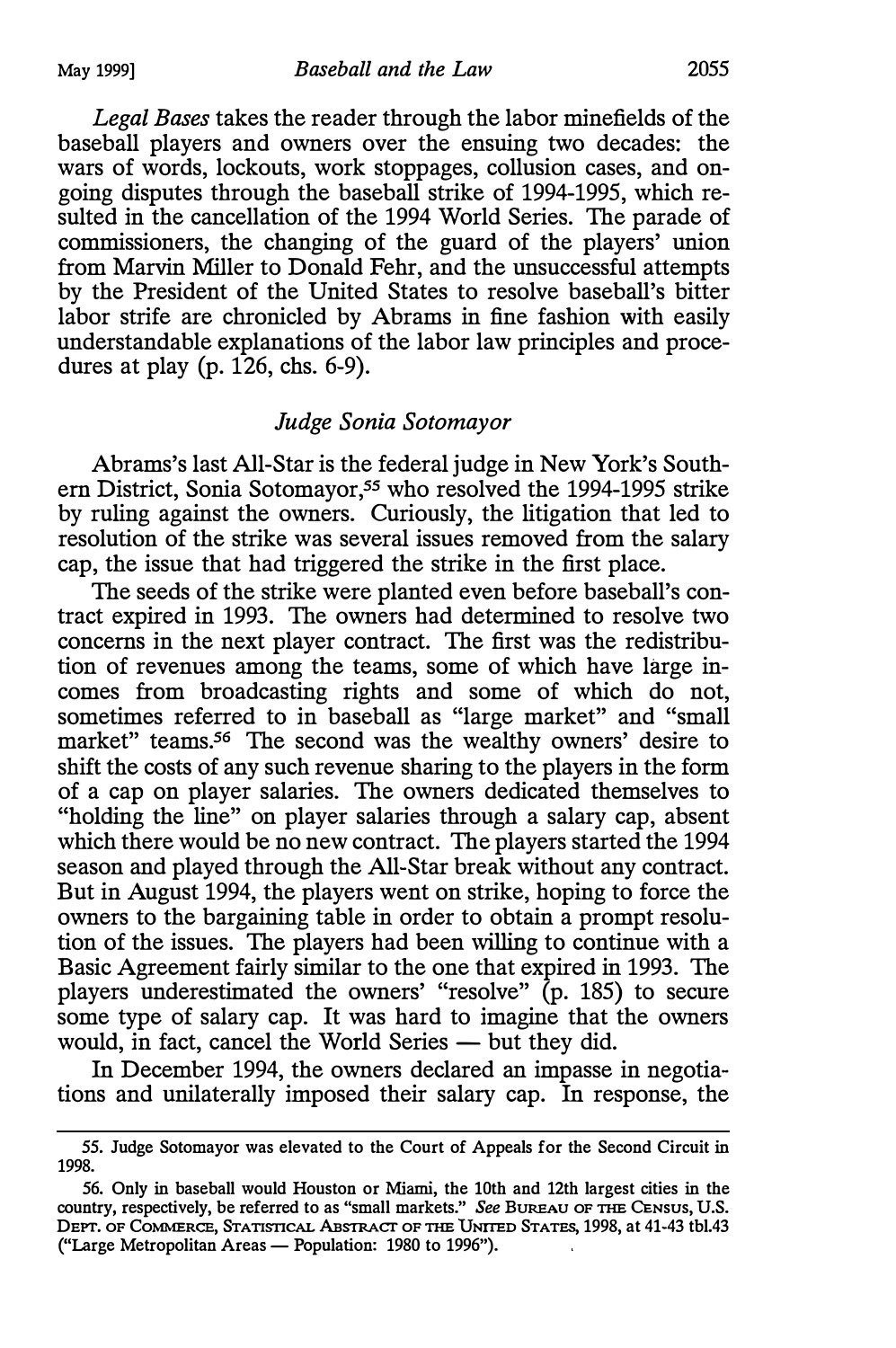MLBPA filed with the NLRB one of several unfair labor practice charges against the owners before and during the strike (p. 188). A few weeks later, in early 1995, the owners, in a series of bizarre moves, first withdrew the salary cap in favor of a 'luxury tax' on team payrolls. Then, a few days later, they abandoned that scheme and unilaterally imposed a wholly new set of rules: individual clubs were suddenly forbidden to sign contracts with individual players, and portions of the Basic Agreement that provided for salary arbitration and prohibited collusion among the owners were rescinded.

The MLBPA immediately filed yet another unfair labor practice charge against the owners, and, after investigating the complaint, the NLRB found in favor of the union. The agency filed an enforcement action against the owners seeking an injunction to keep them from imposing their new plan (p. 190). It was this case, assigned to Judge Sotomayor, that ultimately ended the strike. In Abrams's account,

Judge Sotomayor issued the injunction that the Labor Board requested and ordered the owners and the players back to the bargaining table.... They were ordered to negotiate, in good faith, until one of three things occurred: (1) they reached an agreement; (2) the Labor Board issued a final order on the union's underlying unfair labor practice allegations; or (3) the parties reached a true impasse after good faith bargaining. Although the court did not order the players to "play ball," the union offered to do so, and management accepted. Against all odds, the 1995 season began on April 26, only a few days late. [pp. 194-95]

For more than twenty-five years, the rules of baseball have been supplemented (some would say supplanted) by federal labor law. One reason is that the leaders of the MLBPA are not baseball players, or even particularly dedicated students of baseball as a sport. Rather, they are accomplished labor lawyers who don't allow romantic or sentimental notions about the game to interfere with their duties as labor lawyers on behalf of their clients, the players.57 On the other hand, the owners are a varied assortment of wealthy individuals and corporate entities who may not necessarily have become involved in the industry due to a particular passion for baseball.58

Such is the result of the decisions by the legal system, the Congress, and the courts over more than a century during which federal labor law has come to play such a prominent role in all professional sports, especially baseball.59 The presence of a final arbiter (the NLRB) who is NOT an owner and NOT the Commissioner

<sup>57.</sup> See p. 178; HELYAR, supra note 9, at 323-24; MILLER, supra note 6, at 11.

<sup>58.</sup> See Joanna Cagan & Neil deMause, Bizbrawl: How the Heavy Hitters Are Fighting to Control the Planet, N.Y. TIMES, Oct. 18, 1998, § 6 (Magazine), at 66.

<sup>59.</sup> See QUIRK & FORT, supra note 40, at 49-73.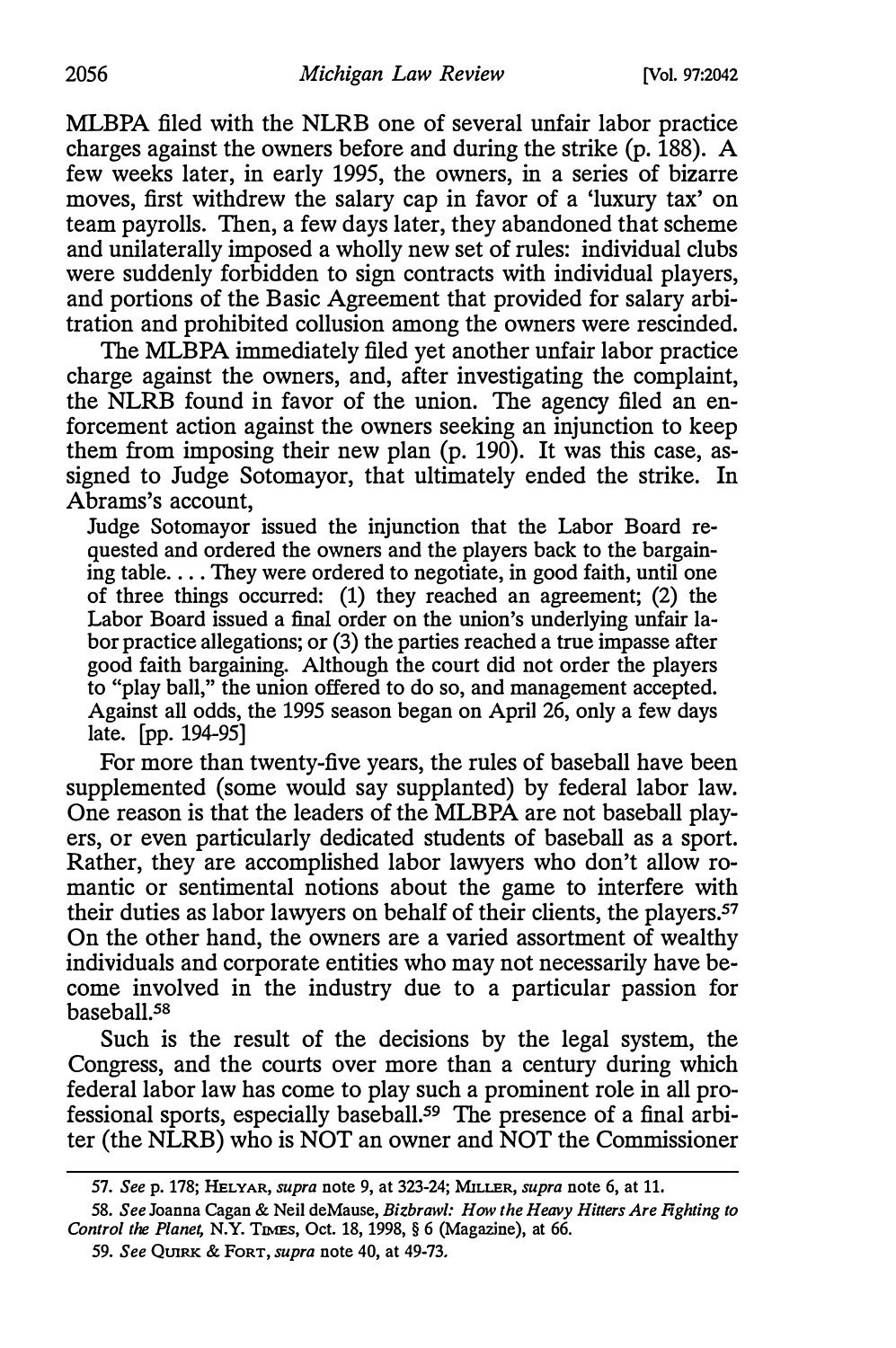of Baseball has proven a necessity for the sport to survive its own peccadilloes during the last two decades, the best example being the strike of 1994-1995 (p. 200).

A pressing question for baseball at this juncture is whether the federal labor laws, apparatus, and procedures offer the most appropriate forum to best serve baseball's interests in the twenty-first century. And, if not, what alternative exists or could be created?<sup>60</sup> The labor and economic issues between major league players and owners will not disappear. Certainly, the perennial arguments about the profitability of the teams, the disparity of broadcasting revenues, and skyrocketing payrolls are not likely to dissipate in the near term.61 One wonders if baseball's labor woes will present themselves as uglier than ever when the current contract expires in October 2000.

Other challenges loom for baseball. One is the question of providing fairer compensation for minor league players, who constitute the majority of professional baseball players in America.62 Another is the quality of training, stature, and representation of the major league managers and coaches, who normally rise from the ranks of the players, but are, more often than not, ill-equipped to successfully manage highly paid workers who earn more than their bosses. Coaches and managers are not necessarily well represented by their own agents, nor are they represented by the players' union. Indeed, once they become part of management, coaches and managers are not even allowed by the union to be represented by the same agents who represent active players. Yet managers are still tied to the players' pension fund and other union-managed revenues from their prior playing careers. The system is odd and has received little attention, but as team payrolls escalate, the caliber of those who manage and coach the millionaire players becomes ever more crucial and problematic.63

No serious baseball fan should neglect to learn at least the basics of federal labor law because it now dictates much about the game.<sup>64</sup> Hence, the reason for writing  $-$  and reading  $-$  Legal Bases.

64. For example, the designated hitter rule is a bargaining issue between labor and management. Pp. 192-93.

<sup>60.</sup> See Len Elmore, Reserve Players a Few Seats at the Table of Power, STREET & SMITH'S SPORTSBUSINESS J., Aug. 3-9, 1998, at 35.

<sup>61.</sup> See Jay Weiner, Baseball's Glory Days Didn't Solve a Thing, Bus. Wk., Nov. 9, 1998, at 166.

<sup>62.</sup> See David M. Szuchman, Note, Step Up to the Bargaining Table: A Call for the Unionization of Minor League Baseball, 14 HOFSTRA LAB. L.J. 265 (1996).

<sup>63.</sup> For a byzantine view of some econometric models "quantifying" the impact of major league managers on the success of their teams, see GERALD W. SCULLY, THE MARKET STRUCTURE OF SPORTS 143-69 & app. (1995).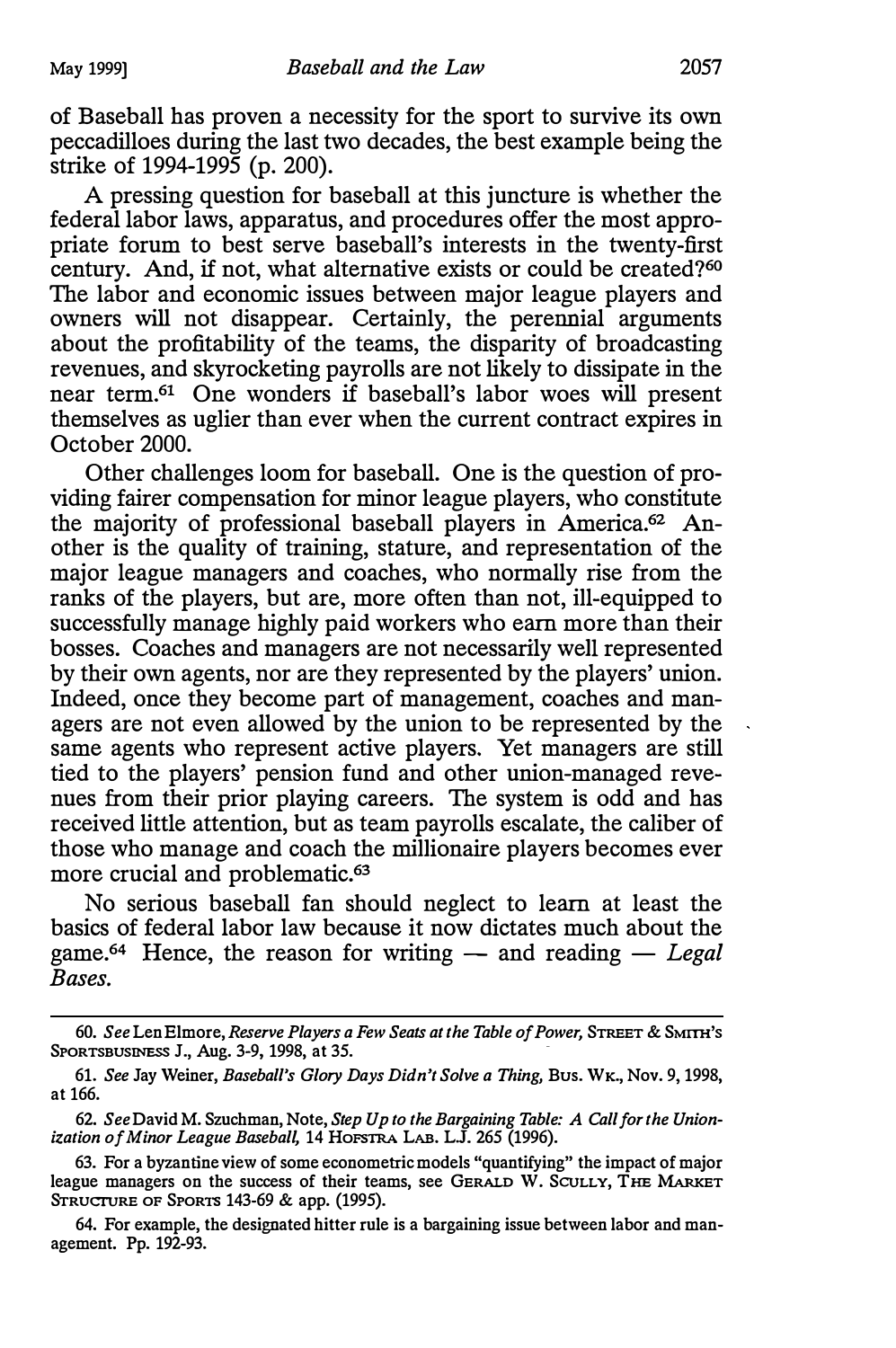#### BASEBALL AND CRIMINAL LAW

## Pete Rose

Chapter Eight is in this book only because Abrams's baseball metaphor made it necessary for Abrams to have nine All-Stars. By adding this "inning," we have a discussion of Pete Rose, baseball and gambling, baseball and illegal drug use, and the application of internal baseball procedures to address these societal problems when they appear within the industry.

The chapter details the events involving Baseball Commissioner Bart Giamatti's 1989 investigation and banishment of Pete Rose from baseball for gambling. The findings included the fact that, while Rose may have bet on his own team, the Cincinnati Reds, he ALWAYS bet on the Reds to win (p. 158). There is a brief discussion of the Hall of Fame and the events that have since conspired to keep Pete Rose from being voted as a member at Cooperstown.6s

The Pete Rose case is not as clear-cut as Abrams makes it out to be. 66 While essentially concurring in the banning of Rose from the Hall of Fame, other observers have differing views of the Commissioner's office, the investigation, and what some perceive as inappropriate procedural actions in the Pete Rose case.67 Abrams would have better served his readers by providing a more objective description of the procedures in the Rose matter and incorporating some of the competing views on the controversial manner in which this entire subject was investigated, prosecuted, and concluded.

For my part, Cooperstown is not heaven, and the members of the BBWAA68 are not a grand jury. The Lord will deal with Pete Rose's sins to the extent that the IRS hasn't already. Cooperstown is for ballplayers, not saints, and those terms are normally not sy-

66. Bill James's book, Whatever Happened to the Hall of Fame?, discusses Pete Rose and captures the complexities of the matter more fully than Abrams does. See JAMES, supra note 7.

67. See id. at 353-58; see also JAMES REsToN, JR., COLLISION AT HoME PLATE: THE LIVES OF PETE ROSE AND BART GIAMATTI (1991).

<sup>65.</sup> Pp. 169-71. There is no mention of Cooperstown's own unique story: that of a private institution with its strange history and origins. According to baseball historian and statistician par excellence Bill James, the idea for a baseball museum in Cooperstown originated in 1934 when Alexander Cleland, an employee of one of the town's wealthy patrons, proposed it to encourage tourists to visit the town each year. See JAMES, supra note 7, at 4.<br>"The Hall of Fame selection access with the town each year. See JAMES, supra note 7, at 4. " The Hall of Fame selection process was an afterthought to an accident. Alexander Cleland had not set out to create a Hall of Fame; he had set out to create a museum, and this turned into a Hall of Fame." Id. at 30.

<sup>68.</sup> The members of the Baseball Writers of America Association vote on admissions to Cooperstown. See JAMES, supra note 7, at 34-37. For James's thoughts on an alternative (and better) method of selecting the members of Baseball's Hall of Fame, see id. at 366-80. Essentially, James proposes expanding the selection process to include five voting panels from all segments of the baseball community: the media, fans, players, baseball executives and other professionals, and baseball scholars. See id.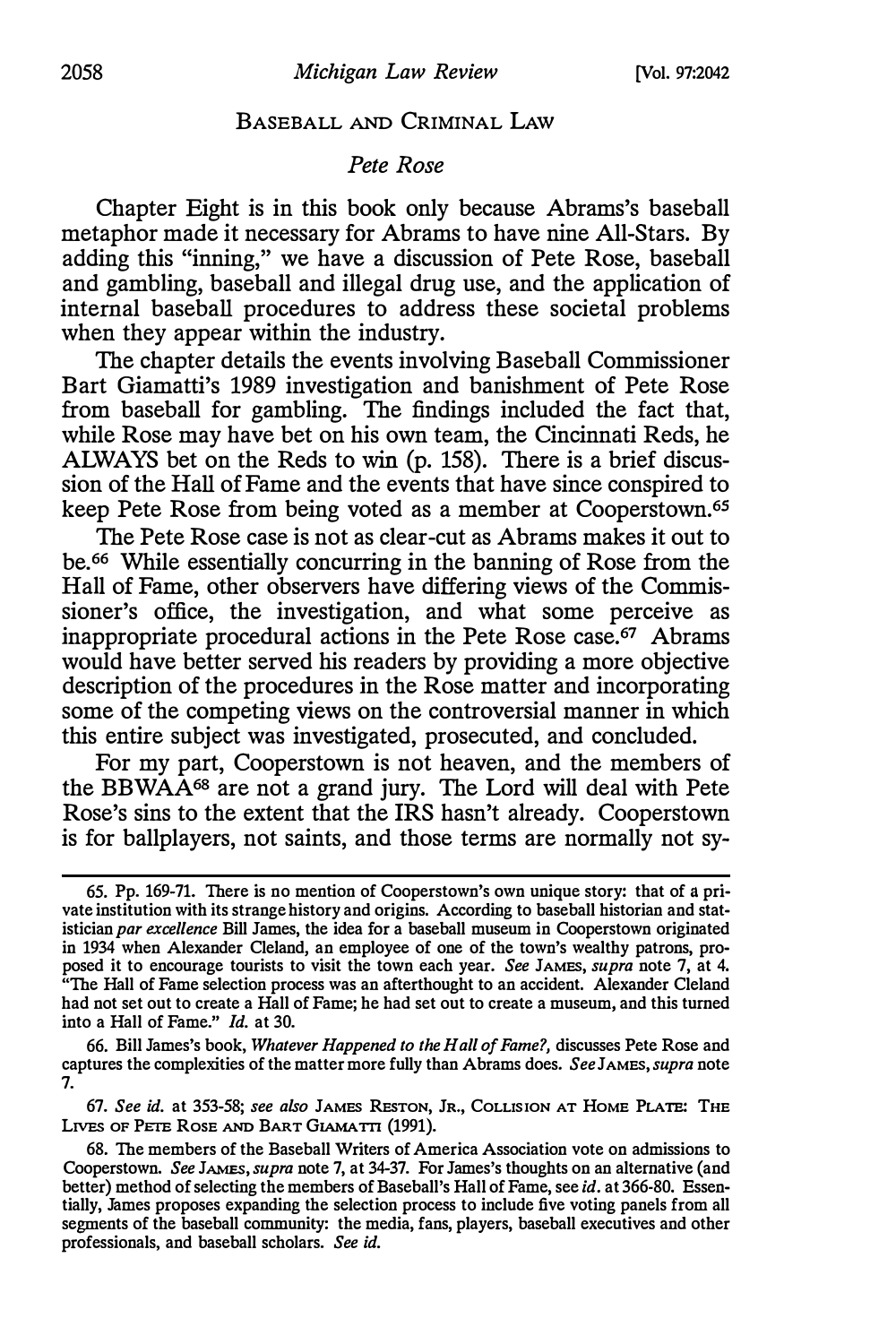nonymous. On the field, Pete Rose has earned his admission to the Hall of Fame.

#### CONCLUSIONS

For purposes of a general audience, Legal Bases is a good primer on basic legal principles. The concepts are easily understood, the applications informative, and the baseball stories entertaining, as baseball stories are. The problem is that Legal Bases does not provide a serious baseball student with sufficient in-depth discussion of the issues presented. Perhaps the author's goal is to whet an appetite among baseball fans for pursuit of more detailed history and analysis in the multitude of other publications on the subject. $\dot{69}$ For the baseball fan who happens to be a lawyer, baseball provides a wealth of legal treatises, scholarly articles, academic analyses, and symposia proceedings, and a multitude of legal opinions and court decisions from litigation spanning more than a century.<sup>70</sup>

Abrams further tarnishes the seriousness of Legal Bases by his gratuitous inclusion of politically correct references, such as his comment on the change of the Cleveland team's name from the Blues to the Indians: "[t]he origin of 'Chief Wahoo,' the presentday Indians' racially offensive logo is unknown" (p. 208); Abrams's random discussion of "gender equity" in the future of baseball: "[t]he next barrier to be broken in professional sports is the inclusion of female athletes on previously all-male teams" (p. 204); and a discussion of the "[g]lobalization" of baseball (p. 205).

But perhaps the biggest shortcoming of the book is Abrams's philosophical bent which causes him, like most university professors who write about baseball, to approach the subject as do those dewyeyed fans who believe that money is ruining the game<sup>71</sup>:

But after the appointment of Marvin Miller as executive director [of the Players Association], as we have seen, everything changed, including the players' self-image. The union turned baseball into a money machine for the players, and in the process, the baseball enterprise evolved into a modem entertainment business, no longer simply a summertime diversion. Baseball lost its innocence, which always had been part of its charm. [p. 178]

<sup>69.</sup> Amazon.com lists 6201 titles on the subject of "baseball." See Amazon.com (visited July 12, 1999) <http://www.amazon.com/exec/obidos/subsUhome/home.html/002-2279586- 0482010>.

<sup>70.</sup> Westlaw searches of databases for law review articles, treatises, texts, and American Jurisprudence each produce the maximum number of 100 listings for searches of "baseball and law." Search of WESTLAW, Texts & Periodicals combined Library (Dec. 31, 1998) (search for documents containing the terms "baseball" and "law"); see also BASEBALL AND THE AMERICAN LEGAL MIND, supra note 14.

<sup>71.</sup> See QUIRK & FORT, supra note 40, passim.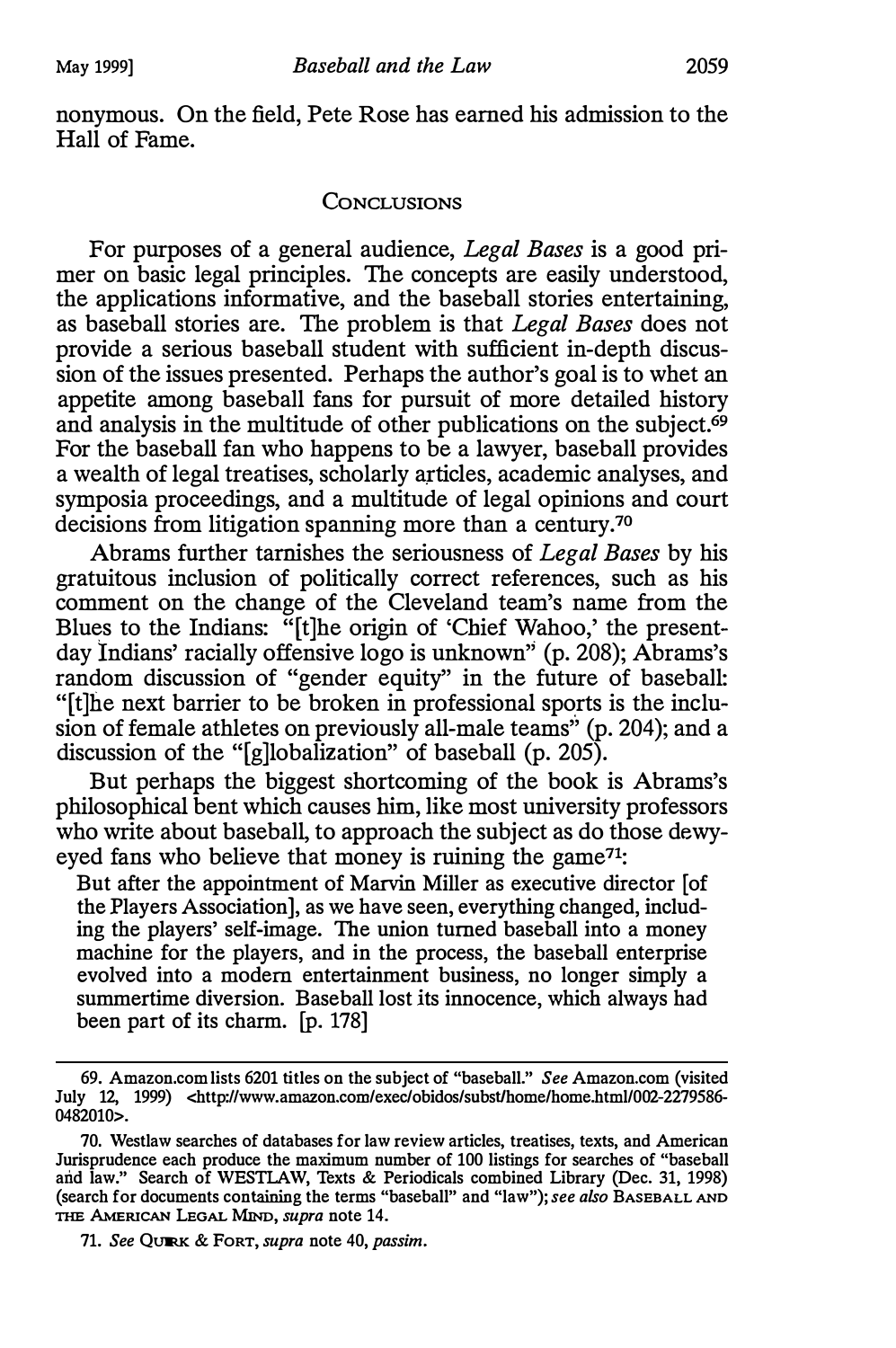#### 2060 Michigan Law Review [Vol. 97:2042

The ultimate impact of collective bargaining by major league baseball players is described here (and elsewhere) as having been good for the players but bad for baseball, as if those two conclusions can possibly be compatible. Abrams says negative repercussions from labor-management conflicts have "devastated the mythology, predictability, and sense of tradition that made baseball America's premier professional sport" (p. 89). This stems from the so-called fan impatience with both players and owners fighting about money.<sup>72</sup> Many notable baseball writers and observers lean to that notion, particularly following a serious labor eruption like the strike of 1981. As Roger Angell wrote in 1981 in Late Innings: A Baseball Companion, "Most of all, I guess, it's the money that's got me down."73 Marvin Miller doesn't understand such thoughts: "I love baseball as it is, and I don't harbor sentimental illusions about it. I'm constantly amazed at the softheadedness of even the best baseball writers, who yearn for some remote past where 'money wasn't so much a part of the game.' When, I wonder, was that time?"74 Consider as well what George F. Will wrote in his 1990 bestseller, Men At Work: The Craft of Baseball:

Baseball's general health is served by making baseball a more lucrative life. It is a matter of supply and demand. The more dollar demand there is for talent, the more talent is apt to be supplied. The pool of money is growing ....

Today there are choruses of people lamenting the large salaries earned by players. This moralizing makes no economic sense. The salaries are earned: The players make more for the owners than the owners pay in salaries. But the belief that large amounts of money must be bad for players is nothing new. A 1914 editorial in a baseball magazine advised players to ponder the terrible swiftness with which players become men in the crowd: " $\ldots$  A very glaring instance of [the unwise manner in which baseball players spend their money] is the recent evil tendency [of baseball players] to purchase and maintain automobiles."75

Baseball has always engendered mythical thinking and mistyheaded analysis from many quarters. Perhaps the quantity of baseball lore stems from imaginations inspired by the pastoral setting in which the game is played, à la Bart Giamatti's The Green Fields of

<sup>72.</sup> See pp. 86, 89. According to President Bill Clinton, the 1995 baseball strike was "just a few hundred folks trying to figure out how to divide nearly \$2 billion. They ought to be able to figure that out." Quotables, C<sub>HI</sub>. TRIB., Feb. 10, 1995, at 25.

<sup>73.</sup> ROGER ANGELL, One Hard Way to Make a Living, in LATE INNINGS: A BASEBALL COMPANION 325, 326 (1982).

<sup>74.</sup> MILLER, supra note 6, at 412-13.

<sup>75.</sup> GEORGE F. WILL, MEN AT WoRK: THE CR.AFT OF BASEBALL 308-10 (1990).